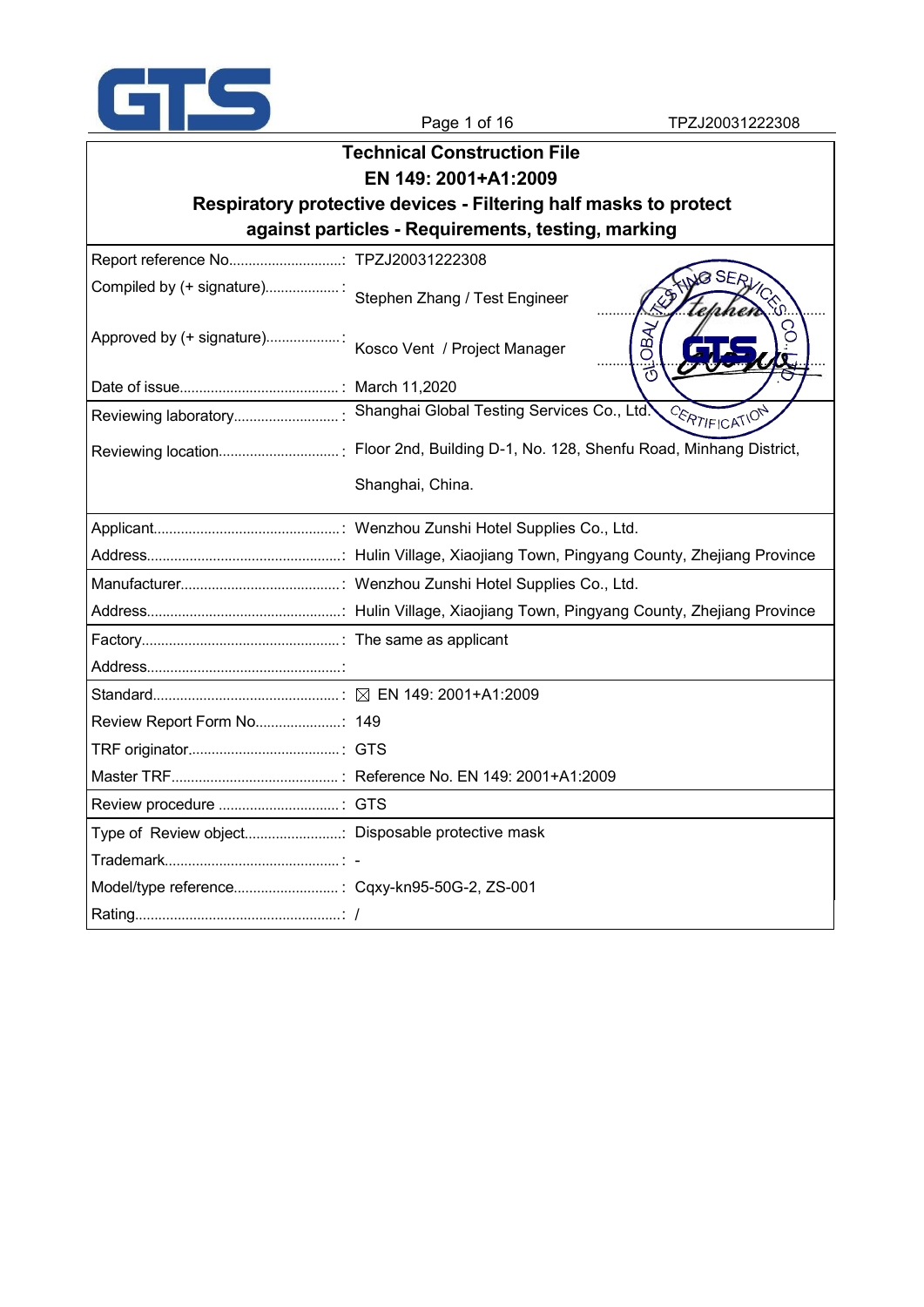

| Possible review case verdicts:                                                                      |                                |
|-----------------------------------------------------------------------------------------------------|--------------------------------|
| - review case does not apply to the test object: N(.A.)                                             |                                |
|                                                                                                     |                                |
| - review object does not meet the requirement: F(ail)                                               |                                |
| General remarks:                                                                                    |                                |
| "(see remark #)" refers to a remark appended to the report.                                         |                                |
| "(see appended table)" refers to a table appended to the report.                                    |                                |
| Throughout this report a comma is used as the decimal separator.                                    |                                |
| The review results presented in this report relate only to the object reviewed.                     |                                |
| This report shall not be reproduced except in full without the written approval of the third party. |                                |
| Testing:                                                                                            |                                |
| Date of receipt of review item:                                                                     | March 03,2020                  |
| Date(s) of performance of review:                                                                   | March 03,2020 to March 11,2020 |
| <b>General product information:</b>                                                                 |                                |
| Disposable protective mask                                                                          |                                |
| <b>Summary of reviewing:</b>                                                                        |                                |
| This review report includes:                                                                        |                                |
| Annex I: 3 page(s) of photo documentation.                                                          |                                |
|                                                                                                     |                                |
| Copy of marking plate                                                                               |                                |
| Disposable protective mask,                                                                         | Marking                        |
| Model:Cqxy-kn95-50G-2, ZS-001                                                                       |                                |
|                                                                                                     |                                |
|                                                                                                     | CE                             |
|                                                                                                     |                                |
| Wenzhou Zunshi Hotel Supplies Co., Ltd.                                                             |                                |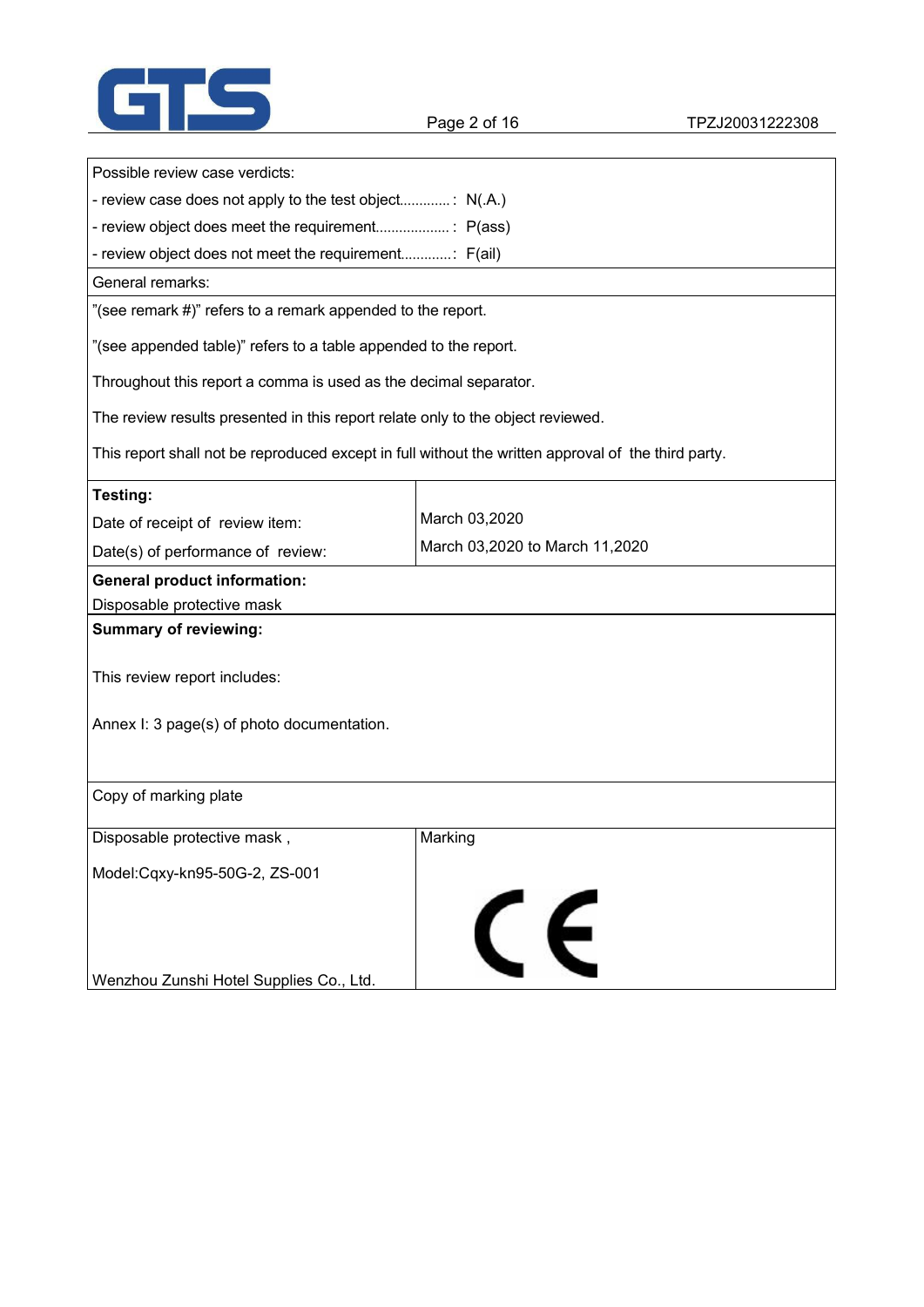

| 4   | Description                                                                                                                                                                                                                                                                                                                                                                                                                                                                                                                                                                                                                                                                                                                                                                                                                                                                   |                                             |              |
|-----|-------------------------------------------------------------------------------------------------------------------------------------------------------------------------------------------------------------------------------------------------------------------------------------------------------------------------------------------------------------------------------------------------------------------------------------------------------------------------------------------------------------------------------------------------------------------------------------------------------------------------------------------------------------------------------------------------------------------------------------------------------------------------------------------------------------------------------------------------------------------------------|---------------------------------------------|--------------|
|     | A particle filtering half mask covers the nose and<br>mouth and the chin and may have inhalation<br>and/or exhalation valve(s). The half mask consists<br>entirely or substantially of filter material or<br>comprises a facepiece in which the main filter(s)<br>form an inseparable part of the device.<br>It is intended to provide adequate sealing on the<br>face of the wearer against the ambient<br>atmosphere, when the skin is dry or moist and<br>when the head is moved.<br>Air enters the particle filtering half mask and<br>passes directly to the nose and mouth area of the<br>facepiece or, via an inhalation valve(s) if fitted. The<br>exhaled air flows through the filter material and/or<br>an exhalation valve (if fitted) directly to the ambient<br>atmosphere.<br>These devices are designed to protect against<br>both solid and liquid aerosols. | No inhalation and/or<br>exhalation valve(s) | P            |
| 5   | Classification                                                                                                                                                                                                                                                                                                                                                                                                                                                                                                                                                                                                                                                                                                                                                                                                                                                                |                                             |              |
|     | Particle filtering half masks are classified<br>according to their filtering efficiency and their<br>maximum total inward leakage. There are three<br>classes of devices:<br>FFP1, FFP2 and FFP3.<br>The protection provided by an FFP2 - or FFP3 -<br>device includes that provided by the device of<br>lower class or classes.                                                                                                                                                                                                                                                                                                                                                                                                                                                                                                                                              |                                             | P            |
| 6   | Designation                                                                                                                                                                                                                                                                                                                                                                                                                                                                                                                                                                                                                                                                                                                                                                                                                                                                   |                                             |              |
|     | Particle filtering half masks meeting the<br>requirements of this European Standard shall be<br>designated in the following manner:                                                                                                                                                                                                                                                                                                                                                                                                                                                                                                                                                                                                                                                                                                                                           |                                             | P            |
| 7   | Requirements                                                                                                                                                                                                                                                                                                                                                                                                                                                                                                                                                                                                                                                                                                                                                                                                                                                                  |                                             |              |
| 7.1 | General                                                                                                                                                                                                                                                                                                                                                                                                                                                                                                                                                                                                                                                                                                                                                                                                                                                                       |                                             |              |
|     | In all tests all test samples shall meet the<br>requirements.                                                                                                                                                                                                                                                                                                                                                                                                                                                                                                                                                                                                                                                                                                                                                                                                                 |                                             | $\mathsf{P}$ |
| 7.2 | Nominal values and tolerances                                                                                                                                                                                                                                                                                                                                                                                                                                                                                                                                                                                                                                                                                                                                                                                                                                                 |                                             |              |
|     | Unless otherwise specified, the values stated in<br>this European Standard are expressed as nominal<br>values. Except for temperature limits, values which<br>are not stated as maxima or minima shall be<br>subject to a tolerance of $\pm$ 5 %. Unless otherwise<br>specified, the ambient temperature for testing shall<br>be $(16 - 32)$ ° C, and the temperature limits shall<br>be subject to an accuracy of $\pm$ 1 ° C.                                                                                                                                                                                                                                                                                                                                                                                                                                               |                                             | P            |
| 7.3 | Visual inspection                                                                                                                                                                                                                                                                                                                                                                                                                                                                                                                                                                                                                                                                                                                                                                                                                                                             |                                             |              |
|     | The visual inspection shall also include the<br>marking and the information supplied by the<br>manufacturer.                                                                                                                                                                                                                                                                                                                                                                                                                                                                                                                                                                                                                                                                                                                                                                  |                                             | P            |
| 7.4 | Packaging                                                                                                                                                                                                                                                                                                                                                                                                                                                                                                                                                                                                                                                                                                                                                                                                                                                                     |                                             |              |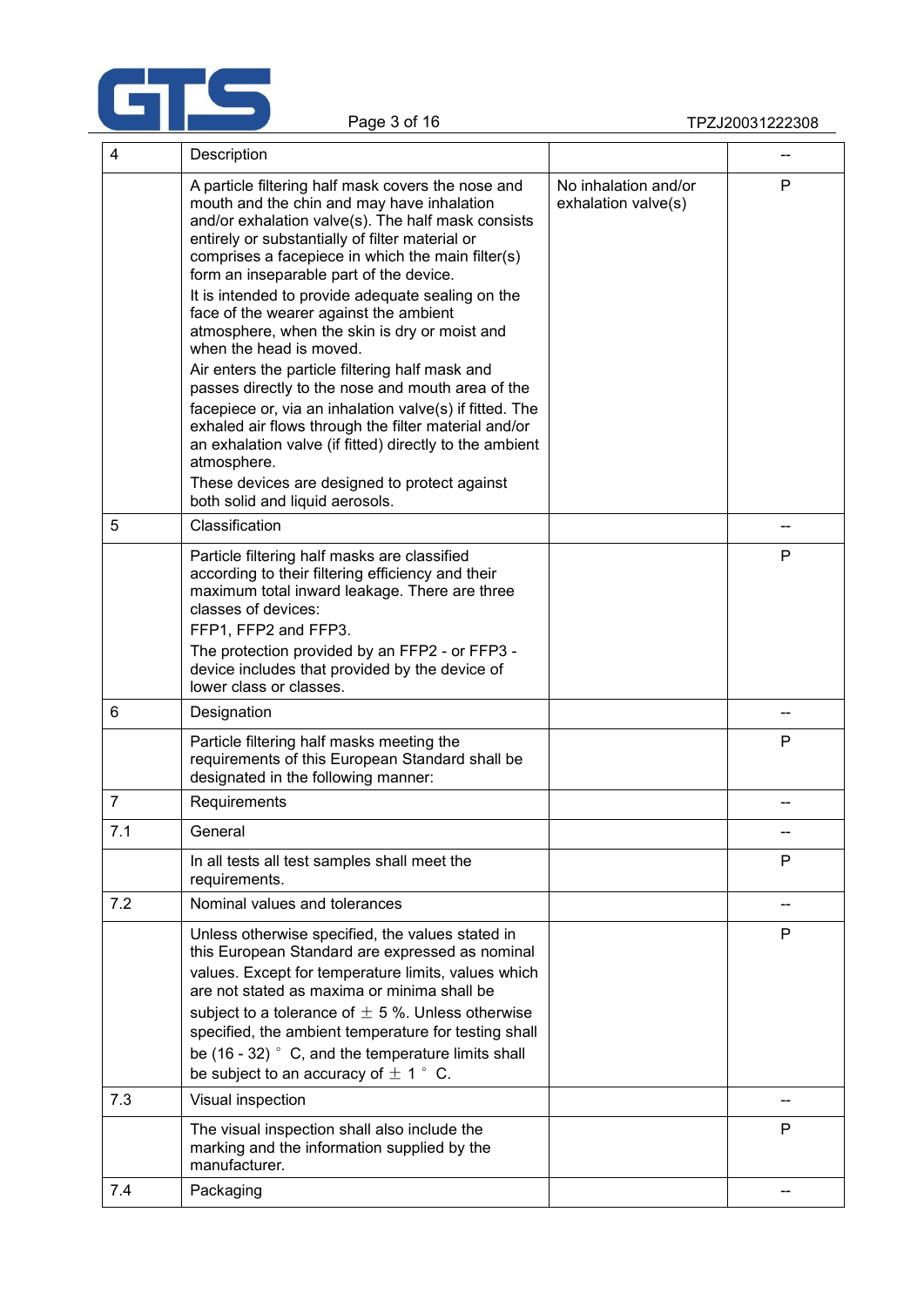

|     | Page 4 of 16                                                                                                                                                                                                                                                                                                                                                                                                                                                                                                                                                                                                                                                                                                        | TPZJ20031222308 |
|-----|---------------------------------------------------------------------------------------------------------------------------------------------------------------------------------------------------------------------------------------------------------------------------------------------------------------------------------------------------------------------------------------------------------------------------------------------------------------------------------------------------------------------------------------------------------------------------------------------------------------------------------------------------------------------------------------------------------------------|-----------------|
|     | Particle filtering half masks shall be offered for sale<br>packaged in such a way that they are protected<br>against mechanical damage and contamination<br>before use.<br>Testing shall be done in accordance with 8.2.                                                                                                                                                                                                                                                                                                                                                                                                                                                                                            | $\mathsf{P}$    |
| 7.5 | Material                                                                                                                                                                                                                                                                                                                                                                                                                                                                                                                                                                                                                                                                                                            | --              |
|     | Materials used shall be suitable to withstand<br>handling and wear over the period for which the<br>particle filtering half mask is designed to be used.<br>After undergoing the conditioning described in<br>8.3.1 none of the particle filtering half masks shall<br>have suffered mechanical failure of the facepiece<br>or straps.<br>Three particle filtering half masks shall be tested.<br>When conditioned in accordance with 8.3.1 and<br>8.3.2 the particle filtering half mask shall not<br>collapse.<br>Any material from the filter media released by the<br>air flow through the filter shall not constitute a<br>hazard or nuisance for the wearer.<br>Testing shall be done in accordance with 8.2. | P               |
| 7.6 | Cleaning and disinfecting                                                                                                                                                                                                                                                                                                                                                                                                                                                                                                                                                                                                                                                                                           | --              |
|     | If the particle filtering half mask is designed to be<br>re-usable, the materials used shall withstand the<br>cleaning and disinfecting agents and procedures to<br>be specified by the manufacturer."<br>Testing shall be done in accordance with 8.4 and<br>8.5.<br>With reference to 7.9.2, after cleaning and<br>disinfecting the re-usable particle filtering half<br>mask shall satisfy the penetration requirement of<br>the relevant class.<br>Testing shall be done in accordance with 8.11.                                                                                                                                                                                                               | N/A             |
| 7.7 | Practical performance                                                                                                                                                                                                                                                                                                                                                                                                                                                                                                                                                                                                                                                                                               | --              |
|     | The particle filtering half mask shall undergo<br>practical performance tests under realistic<br>conditions.<br>These general tests serve the purpose of checking<br>the equipment for imperfections that cannot be<br>determined by the tests described elsewhere in<br>this standard.<br>Where practical performance tests show the<br>apparatus has imperfections related to wearer's<br>acceptance, the test house shall provide full details<br>of those parts of the practical performance tests<br>which revealed these imperfections.<br>Testing shall be done in accordance with 8.4.                                                                                                                      | P               |
| 7.8 | Finish of parts                                                                                                                                                                                                                                                                                                                                                                                                                                                                                                                                                                                                                                                                                                     | --              |
|     | Parts of the device likely to come into contact with<br>the wearer shall have no sharp edges or burrs.<br>Testing shall be done in accordance with 8.2.                                                                                                                                                                                                                                                                                                                                                                                                                                                                                                                                                             | P               |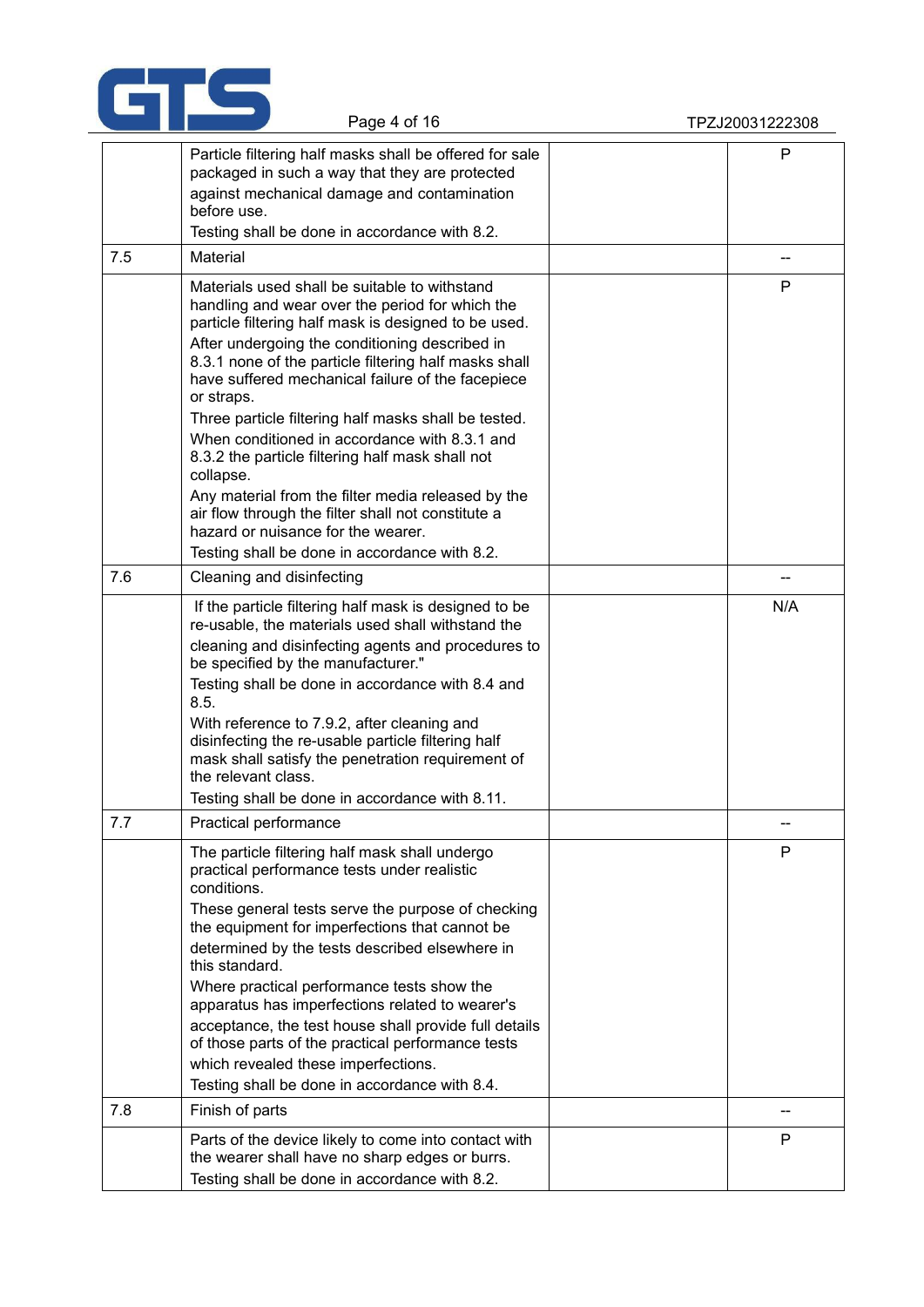

| 7.9   | Leakage                                                                                                                                                                                                                                                     |   |
|-------|-------------------------------------------------------------------------------------------------------------------------------------------------------------------------------------------------------------------------------------------------------------|---|
| 7.9.1 | Total inward leakage                                                                                                                                                                                                                                        |   |
|       | The laboratory tests shall indicate that the particle<br>filtering half mask can be used by the wearer to                                                                                                                                                   | P |
|       | protect with high probability against the potential<br>hazard to be expected.                                                                                                                                                                               |   |
|       | The total inward leakage consists of three<br>components: face seal leakage, exhalation valve<br>leakage (if exhalation valve fitted) and filter                                                                                                            |   |
|       | penetration.<br>For particle filtering half masks fitted in accordance<br>with the manufacturer' s information, at least 46<br>out of the 50 individual exercise results (i.e. 10<br>subjects x 5 exercises) for total inward leakage                       |   |
|       | shall be not greater than<br>25 % for FFP1                                                                                                                                                                                                                  |   |
|       | 11 % for FFP2<br>5 % for FFP3                                                                                                                                                                                                                               |   |
|       | and, in addition, at least 8 out of the 10 individual<br>wearer arithmetic means for the total inward<br>leakage shall be not greater than                                                                                                                  |   |
|       | 22 % for FFP1<br>8 % for FFP2                                                                                                                                                                                                                               |   |
|       | 2 % for FFP3.                                                                                                                                                                                                                                               |   |
|       | Testing shall be done in accordance with 8.5.                                                                                                                                                                                                               |   |
| 7.9.2 | Penetration of filter material                                                                                                                                                                                                                              |   |
|       | The penetration of the filter of the particle filtering<br>half mask shall meet the requirements of Table 1.                                                                                                                                                | P |
|       | Table 1 - Penetration of filter material<br>Classification<br>A) Maximum penetration of test aerosol (4)<br>Paraffin oil test 95 I/min<br>Sodium chloride test 95 I/min<br>$\%$<br>%<br>max.<br>max.<br>FFP1<br>20<br>20<br>FFP <sub>2</sub><br>6<br>6      |   |
|       | FFP3<br>A total of 9 samples of particle filtering half masks                                                                                                                                                                                               | Ρ |
|       | shall be tested for each aerosol.<br>Testing in accordance with 8.11 using the<br>Penetration test according to EN 13274-7, shall be<br>performed on:                                                                                                       |   |
|       | - 3 samples as received;<br>- 3 samples after the simulated wearing treatment<br>described in 8.3.1.                                                                                                                                                        |   |
|       | Testing in accordance with 8.11 using the<br>Exposure test with a specified mass of test aerosol<br>of 120 mg, and for particle filtering devices claimed<br>to be re-usable additionally the Storage test,<br>according to EN 13274-7, shall be performed: |   |
|       | - for non-re-usable devices on:<br>- 3 samples after the test for mechanical strength                                                                                                                                                                       |   |
|       | in accordance with 8.3.3 followed by temperature<br>conditioning in accordance with 8.3.2.                                                                                                                                                                  |   |
|       | - for re-usable devices on:                                                                                                                                                                                                                                 |   |
|       | - 3 samples after the test for mechanical strength<br>in accordance with 8.3.3 followed by temperature                                                                                                                                                      |   |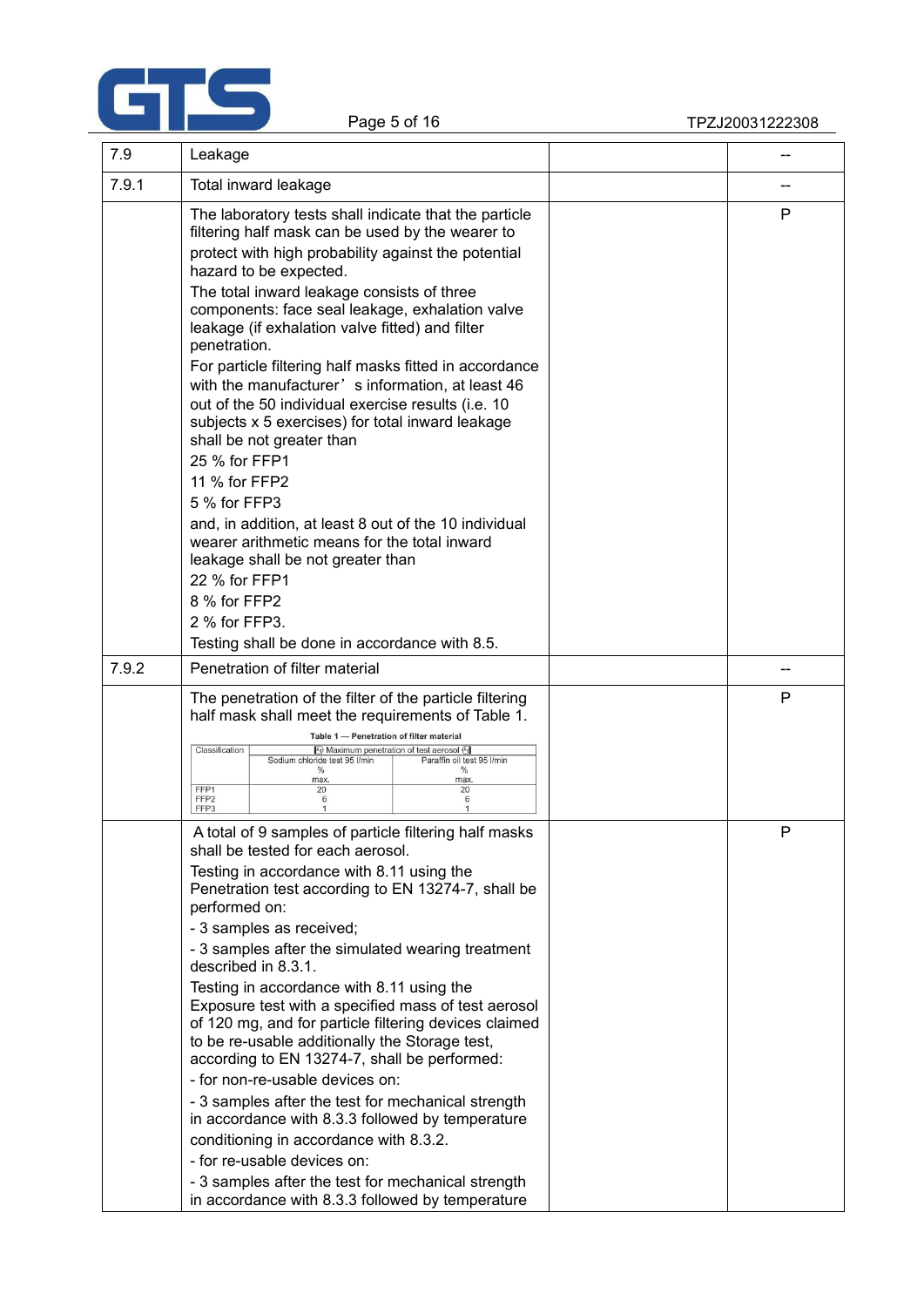

|      | conditioning in accordance with 8.3.2. and followed<br>by one cleaning and disinfecting cycle according<br>to the manufacturer's instruction."                                                                                                                                                                                                                                                                                                                    |                 |     |  |
|------|-------------------------------------------------------------------------------------------------------------------------------------------------------------------------------------------------------------------------------------------------------------------------------------------------------------------------------------------------------------------------------------------------------------------------------------------------------------------|-----------------|-----|--|
| 7.10 | Compatibility with skin                                                                                                                                                                                                                                                                                                                                                                                                                                           |                 |     |  |
|      | Materials that may come into contact with the<br>wearer's skin shall not be known to be likely to<br>cause irritation or any other adverse effect to<br>health.<br>Testing shall be done in accordance with 8.4 and<br>8.5.                                                                                                                                                                                                                                       |                 | P   |  |
| 7.11 | Flammability                                                                                                                                                                                                                                                                                                                                                                                                                                                      |                 | --  |  |
|      | The material used shall not present a danger for<br>the wearer and shall not be of highly flammable<br>nature.<br>When tested, the particle filtering half mask shall<br>not burn or not to continue to burn for more than 5<br>s after removal from the flame.<br>The particle filtering half mask does not have to be<br>usable after the test.<br>Testing shall be done in accordance with 8.6.                                                                | No more than 5s | P   |  |
| 7.12 | Carbon dioxide content of the inhalation air                                                                                                                                                                                                                                                                                                                                                                                                                      |                 | --  |  |
|      | The carbon dioxide content of the inhalation air<br>(dead space) shall not exceed an average of 1,0 %<br>(by volume).<br>Testing shall be done in accordance with 8.7.                                                                                                                                                                                                                                                                                            |                 | P   |  |
| 7.13 | <b>Head harness</b>                                                                                                                                                                                                                                                                                                                                                                                                                                               |                 | --  |  |
|      | The head harness shall be designed so that the<br>particle filtering half mask can be donned and<br>removed easily.<br>The head harness shall be adjustable or self-<br>adjusting and shall be sufficiently robust to hold<br>the particle filtering half mask firmly in position and<br>be capable of maintaining total inward leakage<br>requirements for the device.<br>Testing shall be done in accordance with 8.4 and<br>8.5.                               |                 | P   |  |
| 7.14 | Field of vision                                                                                                                                                                                                                                                                                                                                                                                                                                                   |                 |     |  |
|      | The field of vision is acceptable if determined so in<br>practical performance tests.<br>Testing shall be done in accordance with 8.4.                                                                                                                                                                                                                                                                                                                            |                 | P   |  |
| 7.15 | Exhalation valve(s)                                                                                                                                                                                                                                                                                                                                                                                                                                               |                 |     |  |
|      | A particle filtering half mask may have one or more<br>exhalation valve(s), which shall function correctly<br>in all orientations.<br>Testing shall be done in accordance with 8.2 and<br>8.9.1.<br>If an exhalation valve is provided it shall be<br>protected against or be resistant to dirt and<br>mechanical damage and may be shrouded or may<br>include any other device that may be necessary for<br>the particle filtering half mask to comply with 7.9. |                 | N/A |  |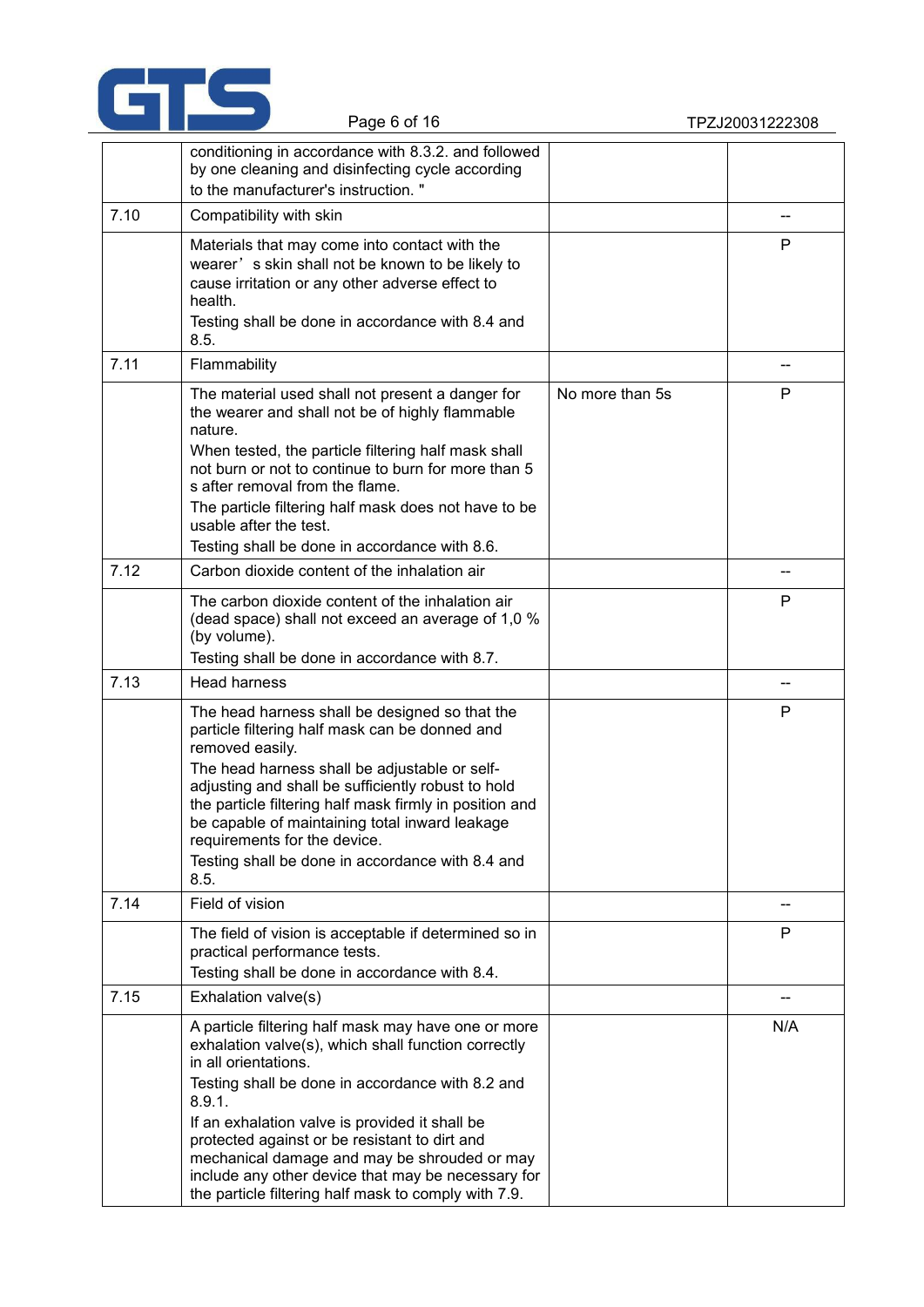

|                                                                                                                                                                                                                                                                                                                                                                                                                                                                                                                                      | Page 7 of 16                                       |                                                                                                                                                                                                                                                                                                                            |                                                                                                                      | TPZJ20031222308                                                                                                 |  |              |
|--------------------------------------------------------------------------------------------------------------------------------------------------------------------------------------------------------------------------------------------------------------------------------------------------------------------------------------------------------------------------------------------------------------------------------------------------------------------------------------------------------------------------------------|----------------------------------------------------|----------------------------------------------------------------------------------------------------------------------------------------------------------------------------------------------------------------------------------------------------------------------------------------------------------------------------|----------------------------------------------------------------------------------------------------------------------|-----------------------------------------------------------------------------------------------------------------|--|--------------|
| Testing shall be done in accordance with 8.2.<br>Exhalation valve(s), if fitted, shall continue to<br>operate correctly after a continuous exhalation flow<br>of 300 I/min over a period of 30 s.<br>Testing shall be done in accordance with 8.3.4.<br>When the exhalation valve housing is attached to<br>the faceblank, it shall withstand axially a tensile<br>force of 10 N applied for 10 s.<br>Testing shall be done in accordance with 8.8.<br>7.16<br>Breathing resistance<br>The breathing resistances apply to valved and |                                                    |                                                                                                                                                                                                                                                                                                                            | P                                                                                                                    |                                                                                                                 |  |              |
|                                                                                                                                                                                                                                                                                                                                                                                                                                                                                                                                      |                                                    | valveless particle filtering half masks and shall<br>meet the requirements of Table 2.                                                                                                                                                                                                                                     |                                                                                                                      |                                                                                                                 |  |              |
|                                                                                                                                                                                                                                                                                                                                                                                                                                                                                                                                      | Classification<br>FFP1<br>FFP <sub>2</sub><br>FFP3 | Testing shall be done in accordance with 8.9.<br>30 l/min<br>0,6<br>0,7<br>1,0                                                                                                                                                                                                                                             | Table 2 - Breathing resistance<br>Maximum permitted resistance (mbar)<br>inhalation<br>95 l/min<br>2,1<br>2,4<br>3,0 | exhalation<br>160 I/min<br>3,0<br>3,0<br>3,0                                                                    |  |              |
| 7.17                                                                                                                                                                                                                                                                                                                                                                                                                                                                                                                                 | Clogging                                           |                                                                                                                                                                                                                                                                                                                            |                                                                                                                      |                                                                                                                 |  |              |
| 7.17.1                                                                                                                                                                                                                                                                                                                                                                                                                                                                                                                               | General                                            |                                                                                                                                                                                                                                                                                                                            |                                                                                                                      |                                                                                                                 |  | --           |
|                                                                                                                                                                                                                                                                                                                                                                                                                                                                                                                                      | mandatory ."                                       | optional test. For re-usable devices the test is<br>Devices designed to be resistant to clogging,<br>shown by a slow increase of breathing resistance<br>when loaded with dust, shall be subjected to the<br>treatment described in 8.10.<br>The specified breathing resistances shall not be<br>$\cdot$ h/m 3 is reached. |                                                                                                                      | For single shift use devices, the clogging test is an<br>exceeded before the required dust load of 833 mg       |  | P            |
| 7.17.2                                                                                                                                                                                                                                                                                                                                                                                                                                                                                                                               |                                                    | <b>Breathing resistance</b>                                                                                                                                                                                                                                                                                                |                                                                                                                      |                                                                                                                 |  |              |
| 7.17.2.1                                                                                                                                                                                                                                                                                                                                                                                                                                                                                                                             |                                                    | Valved particle filtering half masks                                                                                                                                                                                                                                                                                       |                                                                                                                      |                                                                                                                 |  | N/A          |
| 7.17.2.2                                                                                                                                                                                                                                                                                                                                                                                                                                                                                                                             |                                                    | Valveless particle filtering half masks                                                                                                                                                                                                                                                                                    |                                                                                                                      |                                                                                                                 |  | P            |
| 7.17.3                                                                                                                                                                                                                                                                                                                                                                                                                                                                                                                               |                                                    | Penetration of filter material                                                                                                                                                                                                                                                                                             |                                                                                                                      |                                                                                                                 |  |              |
|                                                                                                                                                                                                                                                                                                                                                                                                                                                                                                                                      |                                                    | half masks claimed to meet the clogging<br>requirement shall also meet the requirements<br>EN 13274-7, after the clogging treatment.<br>Testing shall be done in accordance with 8.11<br>using EN 13274-7                                                                                                                  |                                                                                                                      | All types (valved and valveless) of particle filtering<br>given in 7.9.2, for the Penetration test according to |  | P            |
| 7.18                                                                                                                                                                                                                                                                                                                                                                                                                                                                                                                                 |                                                    | Demountable parts                                                                                                                                                                                                                                                                                                          |                                                                                                                      |                                                                                                                 |  |              |
|                                                                                                                                                                                                                                                                                                                                                                                                                                                                                                                                      |                                                    | All demountable parts (if fitted) shall be readily<br>connected and secured, where possible by hand.<br>Testing shall be done in accordance with 8.2.                                                                                                                                                                      |                                                                                                                      |                                                                                                                 |  | $\mathsf{P}$ |

8 Testing in the set of the set of the set of the set of the set of the set of the set of the set of the set of the set of the set of the set of the set of the set of the set of the set of the set of the set of the set of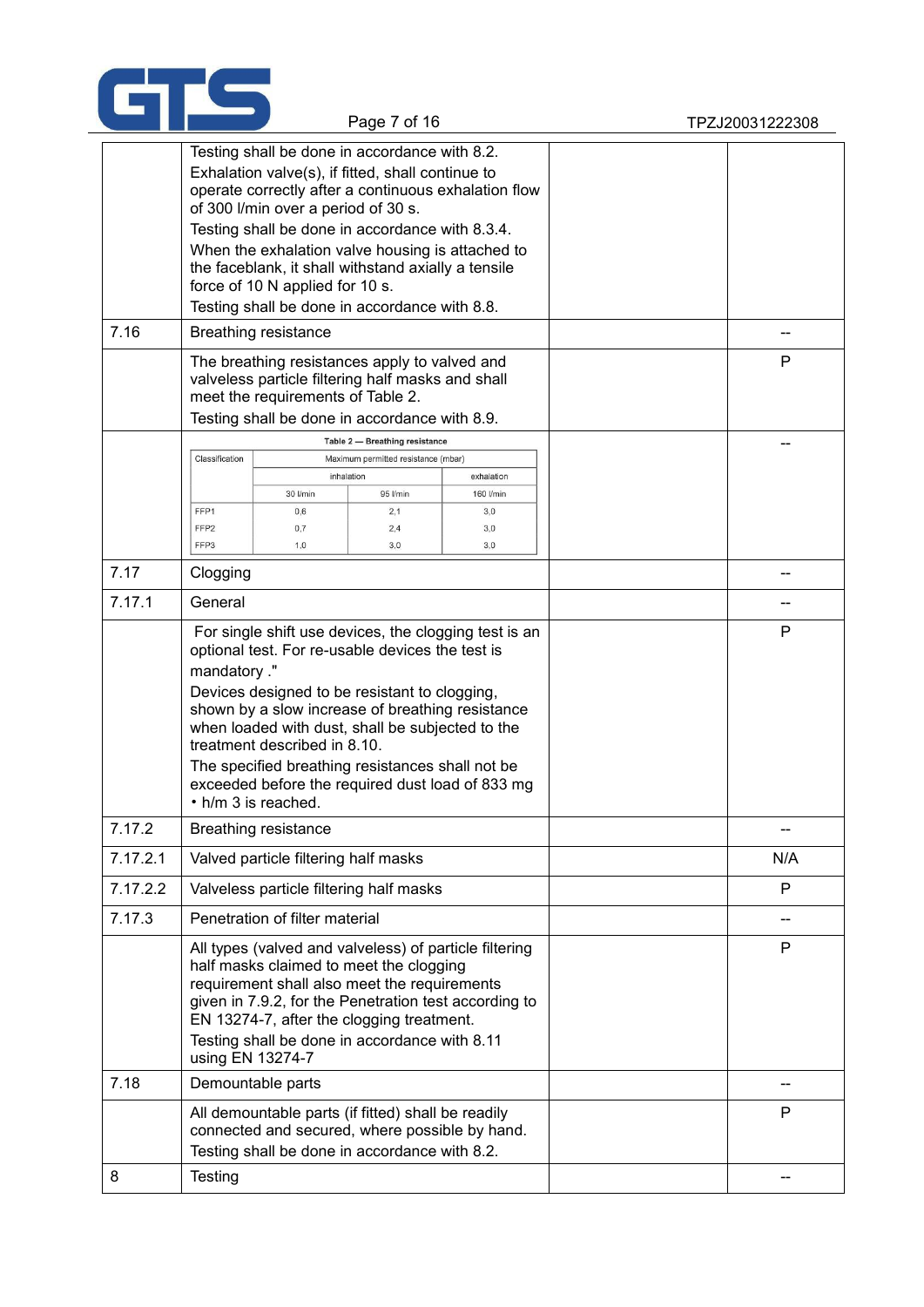

| 8.1   | General                                                                                                                                                                                                                                                                                                                                                                                                                                                                                                                                                                                                                                                                                                                                                                                                                                                                                                                                                                                                                                                                                                                                                                                                                                                                                                                               |                       |    |  |
|-------|---------------------------------------------------------------------------------------------------------------------------------------------------------------------------------------------------------------------------------------------------------------------------------------------------------------------------------------------------------------------------------------------------------------------------------------------------------------------------------------------------------------------------------------------------------------------------------------------------------------------------------------------------------------------------------------------------------------------------------------------------------------------------------------------------------------------------------------------------------------------------------------------------------------------------------------------------------------------------------------------------------------------------------------------------------------------------------------------------------------------------------------------------------------------------------------------------------------------------------------------------------------------------------------------------------------------------------------|-----------------------|----|--|
|       | If no special measuring devices and methods are<br>specified, commonly used devices and methods<br>shall be used.<br>Before performing tests involving human subjects                                                                                                                                                                                                                                                                                                                                                                                                                                                                                                                                                                                                                                                                                                                                                                                                                                                                                                                                                                                                                                                                                                                                                                 |                       | P  |  |
|       | account should be taken of any national<br>regulations concerning the medical history,<br>examination or supervision of the test subjects.                                                                                                                                                                                                                                                                                                                                                                                                                                                                                                                                                                                                                                                                                                                                                                                                                                                                                                                                                                                                                                                                                                                                                                                            |                       |    |  |
| 8.2   | Visual inspection                                                                                                                                                                                                                                                                                                                                                                                                                                                                                                                                                                                                                                                                                                                                                                                                                                                                                                                                                                                                                                                                                                                                                                                                                                                                                                                     |                       | -- |  |
|       | The visual inspection is carried out where<br>appropriate by the test house prior to laboratory or<br>practical performance tests.                                                                                                                                                                                                                                                                                                                                                                                                                                                                                                                                                                                                                                                                                                                                                                                                                                                                                                                                                                                                                                                                                                                                                                                                    |                       | P  |  |
| 8.3   | Conditioning                                                                                                                                                                                                                                                                                                                                                                                                                                                                                                                                                                                                                                                                                                                                                                                                                                                                                                                                                                                                                                                                                                                                                                                                                                                                                                                          |                       |    |  |
| 8.3.1 | Simulated wearing treatment                                                                                                                                                                                                                                                                                                                                                                                                                                                                                                                                                                                                                                                                                                                                                                                                                                                                                                                                                                                                                                                                                                                                                                                                                                                                                                           |                       | -- |  |
|       | Conditioning by simulated wearing treatment shall<br>be carried out by the following process.<br>A breathing machine is adjusted to 25 cycles/min<br>and 2,0 l/stroke. The particle filtering half mask is<br>mounted on a Sheffield dummy head. For testing,<br>a saturator is incorporated in the exhalation line<br>between the breathing machine and the dummy<br>head, the saturator being set at a temperature in<br>excess of 37 ° C to allow for the cooling of the air<br>before it reaches the mouth of the dummy head.<br>The air shall be saturated at (37 $\pm$ 2) $\degree$ C at the<br>mouth of the dummy head. In order to prevent<br>excess water spilling out of the dummy's mouth<br>and contaminating the particle filtering half mask<br>the head shall be inclined so that the water runs<br>away from the mouth and is collected in a trap.<br>The breathing machine is brought into operation,<br>the saturator switched on and the apparatus<br>allowed to stabilize. The particle filtering half mask<br>under test shall then be mounted on the dummy<br>head. During the test time at approximately 20 min<br>intervals the particle filtering half mask shall be<br>completely removed from the dummy head and<br>refitted such that during the test period it is fitted<br>ten times to the dummy head. |                       | P  |  |
| 8.3.2 | Temperature conditioning                                                                                                                                                                                                                                                                                                                                                                                                                                                                                                                                                                                                                                                                                                                                                                                                                                                                                                                                                                                                                                                                                                                                                                                                                                                                                                              |                       |    |  |
|       | Expose the particle filtering half masks to the<br>following thermal cycle:<br>a) for 24 h to a dry atmosphere of $(70 \pm 3)$ ° C;<br>b) for 24 h to a temperature of $(-30 \pm 3)$ ° C;<br>and allow to return to room temperature for at least<br>4 h between exposures and prior to subsequent<br>testing.<br>The conditioning shall be carried out in a manner<br>which ensures that no thermal shock occurs.                                                                                                                                                                                                                                                                                                                                                                                                                                                                                                                                                                                                                                                                                                                                                                                                                                                                                                                    |                       | P  |  |
| 8.3.3 | Mechanical strength                                                                                                                                                                                                                                                                                                                                                                                                                                                                                                                                                                                                                                                                                                                                                                                                                                                                                                                                                                                                                                                                                                                                                                                                                                                                                                                   |                       | -- |  |
|       | Conditioning shall be done in accordance with EN                                                                                                                                                                                                                                                                                                                                                                                                                                                                                                                                                                                                                                                                                                                                                                                                                                                                                                                                                                                                                                                                                                                                                                                                                                                                                      | Withstand 10N tension | P  |  |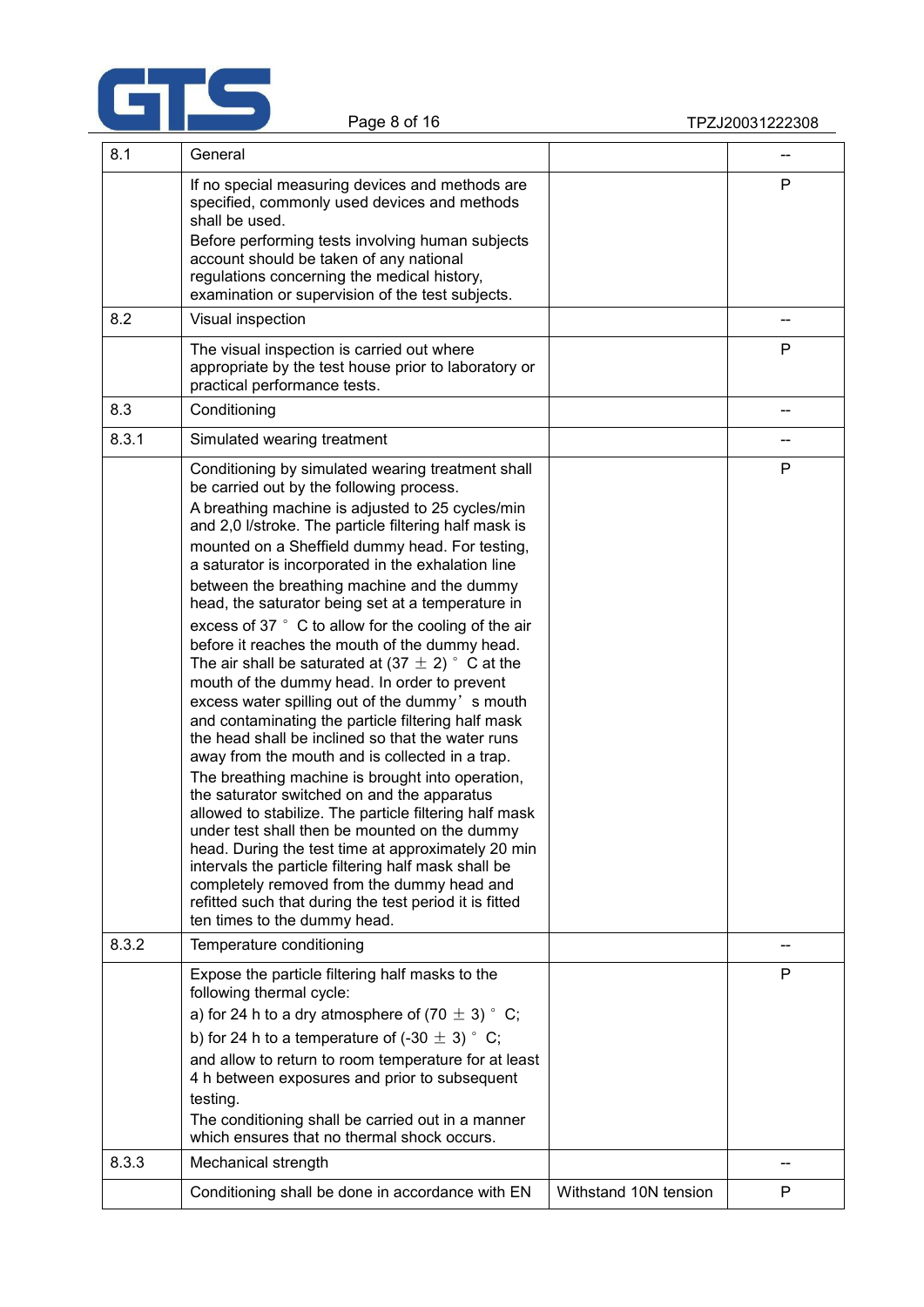

|       | 143.                                                                                                                                                                                                                                                                                                                                                                                                                                                                                                                                                                                                                                                                                                                                                                                                                                                                                     | for 10s |     |
|-------|------------------------------------------------------------------------------------------------------------------------------------------------------------------------------------------------------------------------------------------------------------------------------------------------------------------------------------------------------------------------------------------------------------------------------------------------------------------------------------------------------------------------------------------------------------------------------------------------------------------------------------------------------------------------------------------------------------------------------------------------------------------------------------------------------------------------------------------------------------------------------------------|---------|-----|
| 8.3.4 | Flow conditioning                                                                                                                                                                                                                                                                                                                                                                                                                                                                                                                                                                                                                                                                                                                                                                                                                                                                        |         | --  |
|       | A total of 3 valved particle filtering half masks shall<br>be tested, one as received and two temperature<br>conditioned in accordance with 8.3.2.                                                                                                                                                                                                                                                                                                                                                                                                                                                                                                                                                                                                                                                                                                                                       |         | N/A |
| 8.4   | Practical performance                                                                                                                                                                                                                                                                                                                                                                                                                                                                                                                                                                                                                                                                                                                                                                                                                                                                    |         | --  |
| 8.4.1 | General                                                                                                                                                                                                                                                                                                                                                                                                                                                                                                                                                                                                                                                                                                                                                                                                                                                                                  |         | --  |
|       | A total of 2 particle filtering half masks shall be<br>tested: both as received.<br>All tests shall be carried out by two test subjects at<br>ambient temperature and the test temperature and<br>humidity shall be recorded.<br>Prior to the test there shall be an examination to<br>assure that the particle filtering half mask is in<br>good working condition and that it can be used<br>without hazard.<br>Examination shall be done in accordance with 8.2.<br>For the test, persons shall be selected who are<br>familiar with using such or similar equipment.<br>During the tests the particle filtering half mask shall<br>be subjectively assessed by the wearer and after<br>the test, comments on the following shall be<br>recorded:<br>a) head harness comfort;<br>b) security of fastenings;<br>c) field of vision;<br>d) any other comments reported by the wearer on |         | P   |
|       | request.                                                                                                                                                                                                                                                                                                                                                                                                                                                                                                                                                                                                                                                                                                                                                                                                                                                                                 |         |     |
| 8.4.2 | <b>Walking test</b><br>The subjects wearing normal working clothes and<br>wearing the particle filtering half mask shall walk at<br>a regular rate of 6 km/h on a level course. The test<br>shall be continuous, without removal of the particle<br>filtering half mask, for a period of 10 min.                                                                                                                                                                                                                                                                                                                                                                                                                                                                                                                                                                                         |         | N/A |
| 8.4.3 | Work simulation test                                                                                                                                                                                                                                                                                                                                                                                                                                                                                                                                                                                                                                                                                                                                                                                                                                                                     |         |     |
|       | The particle filtering half mask shall be tested<br>under conditions which can be expected during<br>normal use. During this test the following activities<br>shall be carried out in simulation of the practical<br>use of the particle filtering half mask. The test shall<br>be completed within a total working time of 20 min.<br>The sequence of activities is at the discretion of<br>the test house. The individual activities shall be<br>arranged so that sufficient time is left for the<br>comments prescribed.<br>a) walking on the level with headroom of (1,3 $\pm$<br>$0,2$ ) m for 5 min;<br>b) b) crawling on the level with headroom of (0,70<br>$\pm$ 0,05) m for 5 min;<br>c) filling a small basket (see Figure 1, approximate<br>volume $= 8$ I) with chippings or other suitable                                                                                 |         | N/A |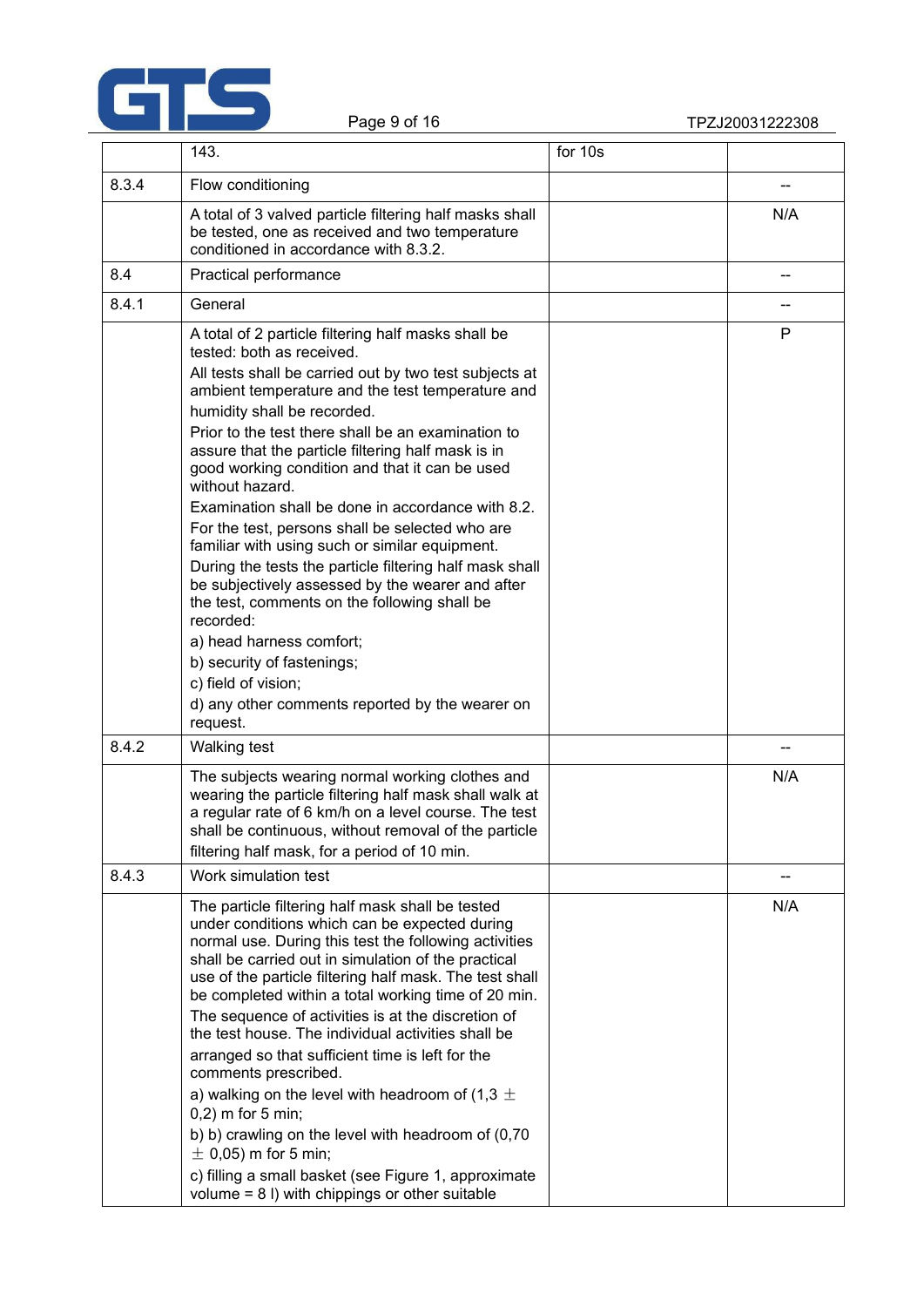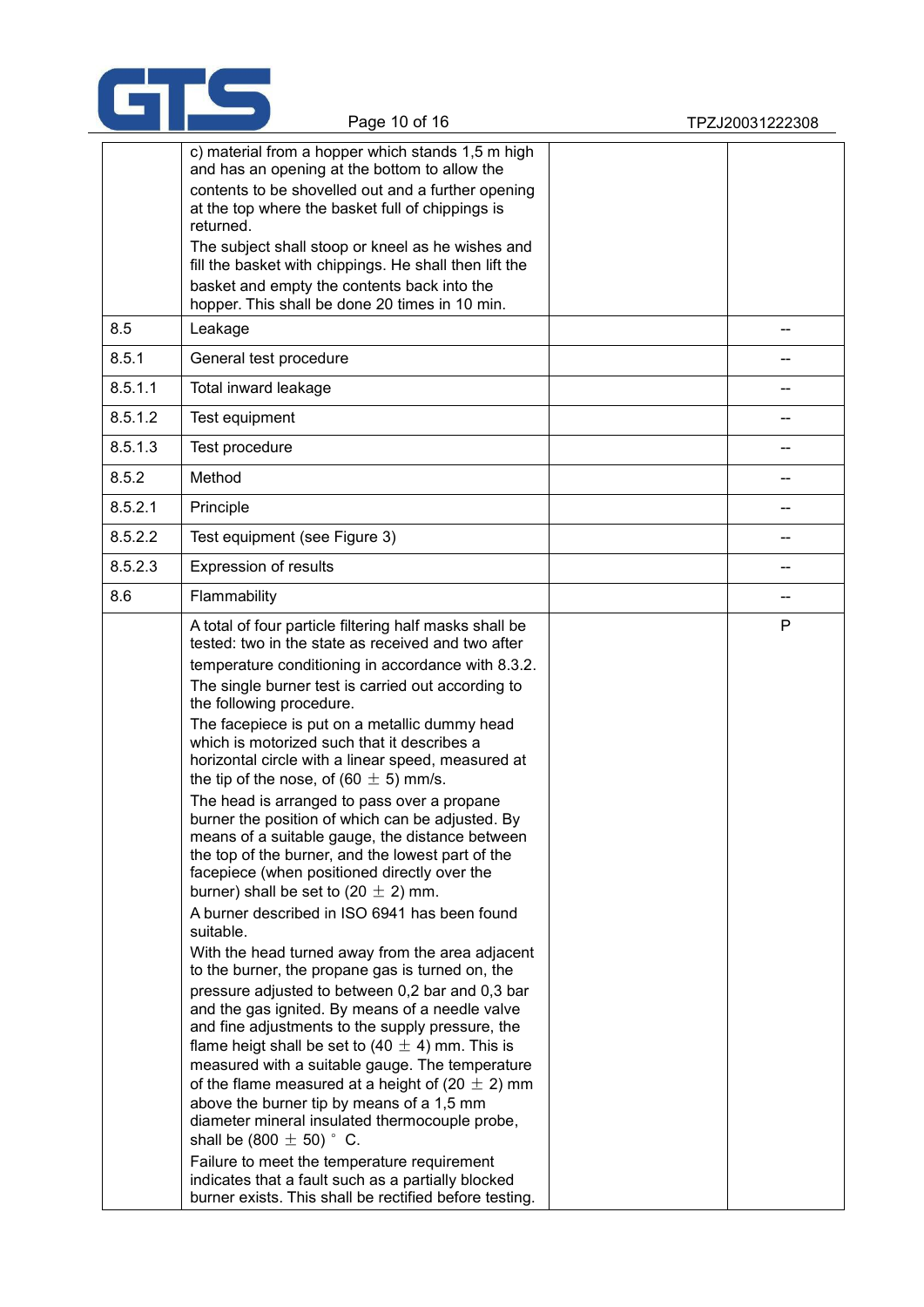

|     | The head is set in motion and the effect of passing<br>the facepiece once through the flame shall be<br>noted.                                                                                                                                                                                                                                           |    |
|-----|----------------------------------------------------------------------------------------------------------------------------------------------------------------------------------------------------------------------------------------------------------------------------------------------------------------------------------------------------------|----|
|     | The test shall be repeated to enable an<br>assessment to be made of all materials on the<br>exterior of the device. Any one component shall be<br>passed through the flame once only.                                                                                                                                                                    |    |
| 8.7 | Carbon dioxide content of the inhalation air                                                                                                                                                                                                                                                                                                             | -- |
|     | A total of 3 particle filtering half masks shall be<br>tested: all 3 as received.                                                                                                                                                                                                                                                                        | P  |
|     | The apparatus consists essentially of a breathing<br>machine with solenoid valves controlled by the                                                                                                                                                                                                                                                      |    |
|     | breathing machine, a connector, a CO 2 flowmeter<br>and a CO 2 analyser.                                                                                                                                                                                                                                                                                 |    |
|     | The apparatus subjects the particle filtering half<br>mask to a respiration cycle by the breathing<br>machine.                                                                                                                                                                                                                                           |    |
|     | For this test the particle filtering half mask shall be<br>fitted securely in a leak-tight manner but without                                                                                                                                                                                                                                            |    |
|     | deformation to a Sheffield dummy head (see<br>Figure 6).                                                                                                                                                                                                                                                                                                 |    |
|     | Air shall be supplied to it from a breathing machine<br>adjusted to 25 cycles/min and 2,0 l/stroke and the                                                                                                                                                                                                                                               |    |
|     | exhaled air shall have a carbon dioxide content of<br>5 % by volume.                                                                                                                                                                                                                                                                                     |    |
|     | A typical test arrangement is shown in Figure 7.<br>If the design of the test equipment causes a CO 2                                                                                                                                                                                                                                                    |    |
|     | build-up a CO 2 absorber shall be used in the<br>inhalation branch between solenoid valve and<br>breathing machine.                                                                                                                                                                                                                                      |    |
|     | The CO 2 is fed into the breathing machine via a<br>control valve, a flowmeter, a compensating bag<br>and two non-return valves.                                                                                                                                                                                                                         |    |
|     | Immediately before the solenoid valve a small<br>quantity of exhaled air is preferably continuously                                                                                                                                                                                                                                                      |    |
|     | withdrawn through a sampling line and then fed<br>into the exhaled air via a CO 2 analyser.                                                                                                                                                                                                                                                              |    |
|     | To measure the CO 2 content of the inhaled air,<br>5 % of the stroke volume of the inhalation phase of<br>the breathing machine is drawn off at the marked<br>place by an auxiliary lung and fed to a CO 2<br>analyser. The total dead space of the gas path<br>(excluding the breathing machine) of the test<br>installation should not exceed 2000 ml. |    |
|     | Measure the carbon dioxide content of the inhaled<br>air and record continuously.                                                                                                                                                                                                                                                                        |    |
|     | Test conditions are ambient atmospheric<br>conditions.                                                                                                                                                                                                                                                                                                   |    |
|     | The ambient carbon dioxide level is measured 1 m<br>in front of and level with the tips of the nose of the                                                                                                                                                                                                                                               |    |
|     | dummy head. The ambient level is measured once<br>a stabilized level for carbon dioxide in the<br>inhalation air has been attained. Alternatively, the<br>ambient level of carbon dioxide may be measured<br>at the sampling tube with the carbon dioxide                                                                                                |    |
|     | supply turned off. Results are deemed acceptable                                                                                                                                                                                                                                                                                                         |    |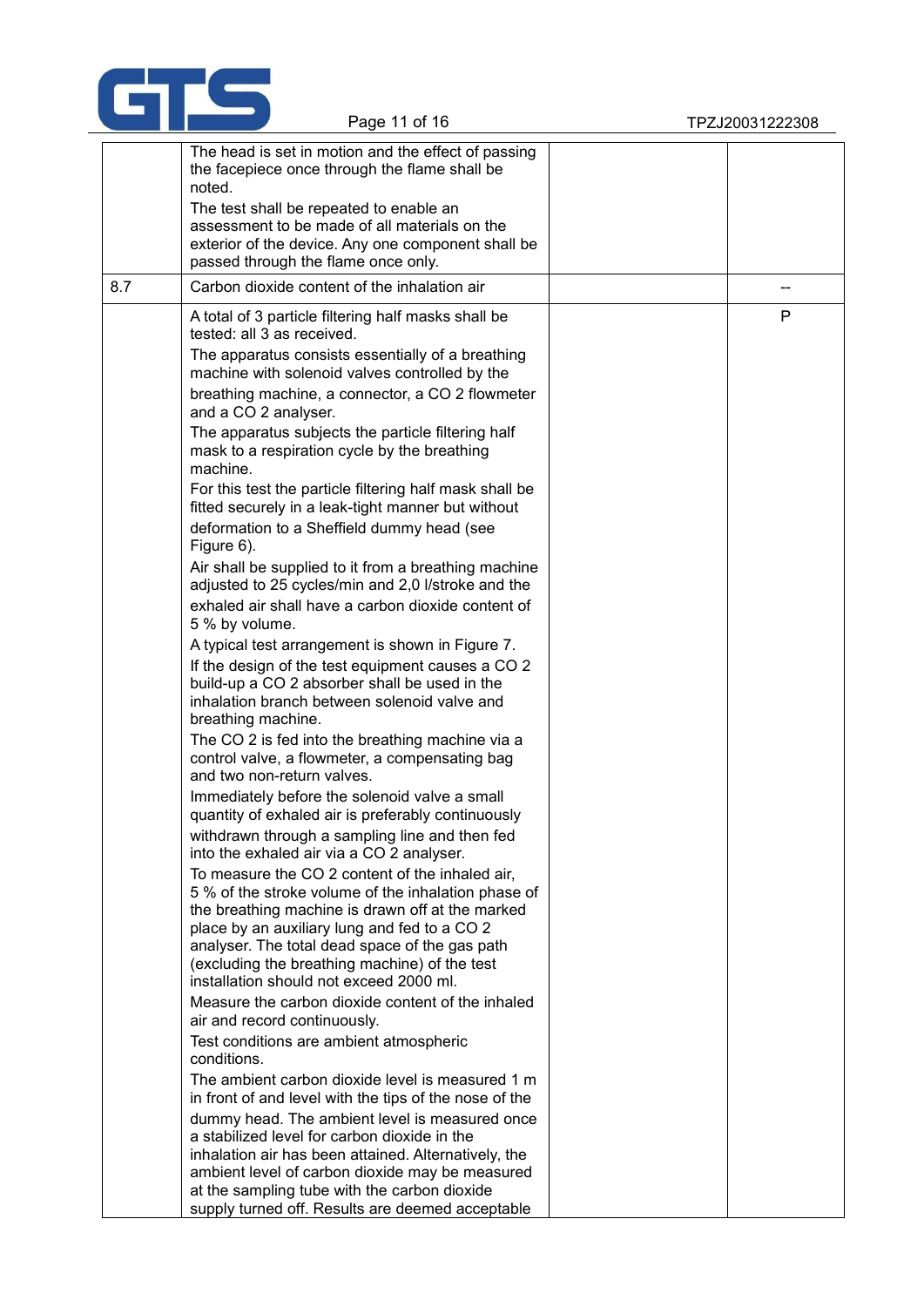

|         | carbon dioxide is less than 0,1 %.                                                                                                                                                                                                                                                                                                          |              |
|---------|---------------------------------------------------------------------------------------------------------------------------------------------------------------------------------------------------------------------------------------------------------------------------------------------------------------------------------------------|--------------|
|         | The laboratory ambient carbon dioxide level shall<br>be subtracted from the measured value.                                                                                                                                                                                                                                                 |              |
|         | The air flow from the front shall be 0,5 m/s.                                                                                                                                                                                                                                                                                               |              |
|         | For test arrangement see Figure 8.                                                                                                                                                                                                                                                                                                          |              |
|         | The test shall be performed until a constant carbon<br>dioxide content in the inhalation air is achieved                                                                                                                                                                                                                                    |              |
| 8.8     | Strength of attachment of exhalation valve housing                                                                                                                                                                                                                                                                                          |              |
|         | A total of three particle filtering half masks shall be<br>tested: one as received, one temperature<br>conditioned in accordance with 8.3.2 and one after<br>the test described for mechanical strength in EN<br>143.                                                                                                                       | N/A          |
|         | Mount the particle filtering half mask securely to a<br>fixture as shown in Figure 9. Apply an axial tensile                                                                                                                                                                                                                                |              |
|         | force of 10 N to the valve (housing) for 10 s, and<br>note the results.                                                                                                                                                                                                                                                                     |              |
| 8.9     | <b>Breathing Resistance</b>                                                                                                                                                                                                                                                                                                                 |              |
| 8.9.1   | Test samples and fixture                                                                                                                                                                                                                                                                                                                    |              |
| 8.9.1.1 | Valveless particle filtering half masks                                                                                                                                                                                                                                                                                                     | $\mathsf{P}$ |
| 8.9.1.2 | Valved particle filtering half masks                                                                                                                                                                                                                                                                                                        | N/A          |
| 8.9.2   | <b>Exhalation resistance</b>                                                                                                                                                                                                                                                                                                                |              |
|         | Seal the particle filtering half mask on the Sheffield<br>dummy head. Measure the exhalation resistance<br>at the opening for mouth of the dummy head using<br>the adapter shown in Figure 6 and a breathing<br>machine adjusted to 25 cycles/min and 2.0 l/stroke<br>or a continous flow 160 l/min. Use a suitable<br>pressure transducer. | $\mathsf{P}$ |

only if the measured value of the ambient level of

Page 12 of 16 TPZJ20031222308

| 8.9.1   | Test samples and fixture                                                                                                                                                                                                                                                                                                                                                                                                                                                                                                                                                                                |     |
|---------|---------------------------------------------------------------------------------------------------------------------------------------------------------------------------------------------------------------------------------------------------------------------------------------------------------------------------------------------------------------------------------------------------------------------------------------------------------------------------------------------------------------------------------------------------------------------------------------------------------|-----|
| 8.9.1.1 | Valveless particle filtering half masks                                                                                                                                                                                                                                                                                                                                                                                                                                                                                                                                                                 | P   |
| 8.9.1.2 | Valved particle filtering half masks                                                                                                                                                                                                                                                                                                                                                                                                                                                                                                                                                                    | N/A |
| 8.9.2   | <b>Exhalation resistance</b>                                                                                                                                                                                                                                                                                                                                                                                                                                                                                                                                                                            | --  |
|         | Seal the particle filtering half mask on the Sheffield<br>dummy head. Measure the exhalation resistance<br>at the opening for mouth of the dummy head using<br>the adapter shown in Figure 6 and a breathing<br>machine adjusted to 25 cycles/min and 2.0 l/stroke<br>or a continous flow 160 I/min. Use a suitable<br>pressure transducer.<br>Measure the exhalation resistance with the dummy<br>head successively placed in 5 defined positions:<br>- facing directly ahead<br>- facing vertically upwards<br>- facing vertically downwards<br>- lying on the left side<br>- lying on the right side | P   |
| 8.9.3   | Inhalation resistance                                                                                                                                                                                                                                                                                                                                                                                                                                                                                                                                                                                   | --  |
|         | Test the inhalation resistance at 30 I/min and 95<br>I/min continuous flow                                                                                                                                                                                                                                                                                                                                                                                                                                                                                                                              | P   |
| 8.10    | Clogging                                                                                                                                                                                                                                                                                                                                                                                                                                                                                                                                                                                                |     |
| 8.10.1  | Principle                                                                                                                                                                                                                                                                                                                                                                                                                                                                                                                                                                                               |     |
|         | The test aerosol shall be dolomite. A total of 3<br>particle filtering half masks shall be tested: 1 as<br>received and 2 after temperature conditioning in<br>accordance with 8.3.2.<br>The test consists of subjecting the particle filtering<br>half mask to a sinusoidal breathing simulation,<br>whilst the sample is surrounded by a known                                                                                                                                                                                                                                                        | P   |

concentration of dolomite dust in air. Following the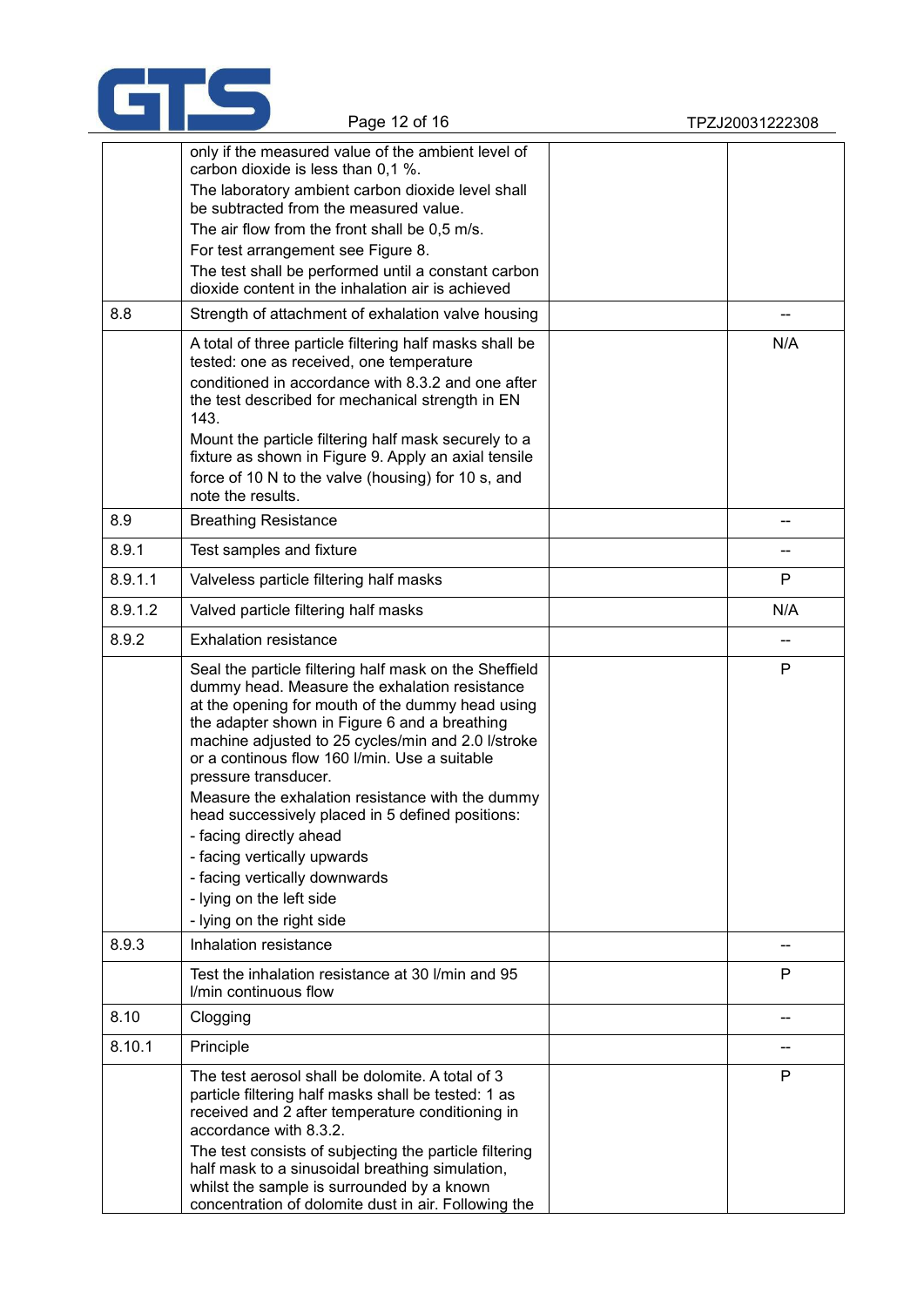

|        | exposure, the breathing resistance and the filter<br>penetration of the sample particle filtering half<br>mask are measured.                                                                                                                                                                                                                                                                                                                                                                                                                                                                                                                                                                                                                                                                                                                                                                                                                                    |                                |                                              |                        |  |    |
|--------|-----------------------------------------------------------------------------------------------------------------------------------------------------------------------------------------------------------------------------------------------------------------------------------------------------------------------------------------------------------------------------------------------------------------------------------------------------------------------------------------------------------------------------------------------------------------------------------------------------------------------------------------------------------------------------------------------------------------------------------------------------------------------------------------------------------------------------------------------------------------------------------------------------------------------------------------------------------------|--------------------------------|----------------------------------------------|------------------------|--|----|
| 8.10.2 | Test equipment                                                                                                                                                                                                                                                                                                                                                                                                                                                                                                                                                                                                                                                                                                                                                                                                                                                                                                                                                  |                                |                                              |                        |  |    |
|        | A scheme of a typical apparatus is given in Figure<br>10. The working area of the test chamber has a<br>suggested square section of 650 mm $\times$ 650 mm.<br>The breathing machine has a displacement of 2,0<br>I/stroke. The exhaled air shall pass a humidifier in<br>the exhaled air circuit, such that the exhaled air<br>temperature, measured at the position of the<br>sample particle filtering half mask is (37 $\pm$ 2) $^{\circ}$ C<br>and 95 % R.H. minimum.                                                                                                                                                                                                                                                                                                                                                                                                                                                                                      |                                |                                              |                        |  | P  |
| 8.10.3 | <b>Test conditions</b>                                                                                                                                                                                                                                                                                                                                                                                                                                                                                                                                                                                                                                                                                                                                                                                                                                                                                                                                          |                                |                                              |                        |  | -- |
|        | Dust: DRB 4/15 dolomite<br>The size distribution of dolomite dust is given in<br>Table 3.                                                                                                                                                                                                                                                                                                                                                                                                                                                                                                                                                                                                                                                                                                                                                                                                                                                                       |                                | Table 3 - Size distribution of dolomite dust |                        |  | P  |
|        | Coulter counter                                                                                                                                                                                                                                                                                                                                                                                                                                                                                                                                                                                                                                                                                                                                                                                                                                                                                                                                                 |                                |                                              | Sedimentation analysis |  |    |
|        | Size (equivalent<br>spherical<br>diameter)                                                                                                                                                                                                                                                                                                                                                                                                                                                                                                                                                                                                                                                                                                                                                                                                                                                                                                                      | % Number particles<br>oversize | Size (Stokes<br>diameter)                    | % weight oversize      |  |    |
|        | μm                                                                                                                                                                                                                                                                                                                                                                                                                                                                                                                                                                                                                                                                                                                                                                                                                                                                                                                                                              |                                | μm                                           |                        |  |    |
|        | 0,7                                                                                                                                                                                                                                                                                                                                                                                                                                                                                                                                                                                                                                                                                                                                                                                                                                                                                                                                                             | 100                            | $\mathbf{1}$                                 | 99,5                   |  |    |
|        | $\mathbf{1}$                                                                                                                                                                                                                                                                                                                                                                                                                                                                                                                                                                                                                                                                                                                                                                                                                                                                                                                                                    | 80                             | 2                                            | 97,5                   |  |    |
|        | $\overline{2}$                                                                                                                                                                                                                                                                                                                                                                                                                                                                                                                                                                                                                                                                                                                                                                                                                                                                                                                                                  | 30                             | 3                                            | 95                     |  |    |
|        | 3                                                                                                                                                                                                                                                                                                                                                                                                                                                                                                                                                                                                                                                                                                                                                                                                                                                                                                                                                               | 17                             | 5                                            | 85                     |  |    |
|        | 5                                                                                                                                                                                                                                                                                                                                                                                                                                                                                                                                                                                                                                                                                                                                                                                                                                                                                                                                                               | $\overline{7}$                 | 8                                            | 70                     |  |    |
|        |                                                                                                                                                                                                                                                                                                                                                                                                                                                                                                                                                                                                                                                                                                                                                                                                                                                                                                                                                                 |                                | 10                                           | 50                     |  |    |
|        | $\overline{9}$                                                                                                                                                                                                                                                                                                                                                                                                                                                                                                                                                                                                                                                                                                                                                                                                                                                                                                                                                  | 2                              | 12                                           | 26                     |  |    |
|        |                                                                                                                                                                                                                                                                                                                                                                                                                                                                                                                                                                                                                                                                                                                                                                                                                                                                                                                                                                 |                                | 14                                           | 10                     |  |    |
|        | 12                                                                                                                                                                                                                                                                                                                                                                                                                                                                                                                                                                                                                                                                                                                                                                                                                                                                                                                                                              | $\mathbf{1}$                   | 18                                           | $\overline{1}$         |  |    |
|        | The particle size distribution of the airborne dust at<br>the working area of the dust chamber is given in<br>Figure 11.<br>This characteristic is an essential parameter, which<br>shall be verified especially if the geometry of the<br>test chamber is somewhat different from the model<br>described as follows:<br>- Continuous flow through the dust chamber: 60<br>m 3 /h, linear velocity 4 cm/s;<br>- Sinusoidal flow through the particle filtering half<br>mask is delivered by a breathing machine adjusted<br>to 15 cycles/min and 2,0 l/stroke; the exhaled air<br>shall be saturated in humidity;<br>- Concentration of the dust: (400 $\pm$ 100) mg/m<br>3;<br>- Temperature of the air: $(23 \pm 2)$ ° C;<br>- Relative humidity of the air: (45 $\pm$ 15) %;<br>- Testing time: Until the product of measured dust<br>concentration and exposure time is 833 mg • h/m<br>3 or until:<br>1) for valved particle filtering half masks the peak |                                |                                              |                        |  | P  |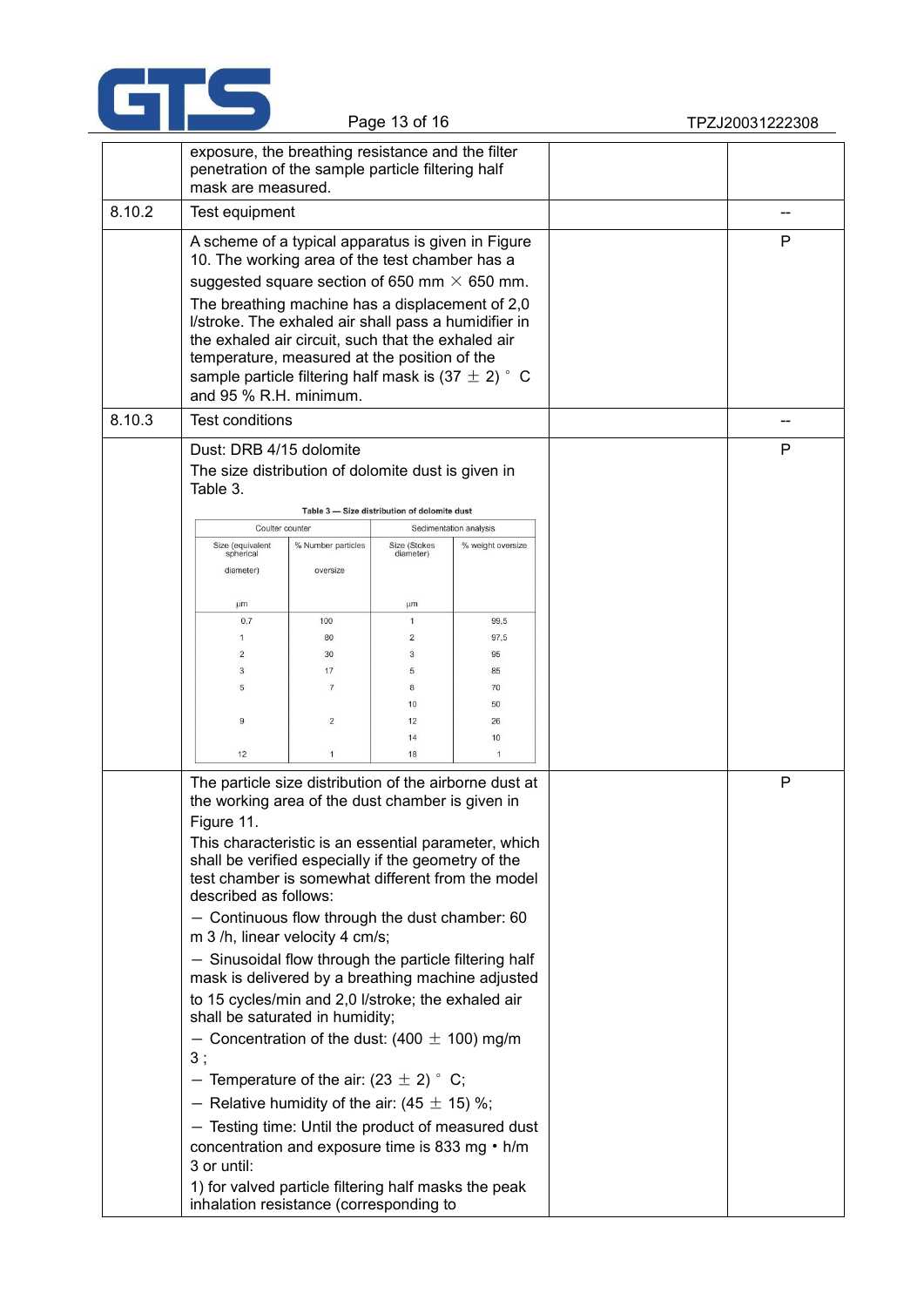

|        | a continuous flow of 95 l/min) has reached 4 mbar<br>for class FFP1 or 5 mbar for class<br>FFP2 or 7 mbar for class FFP3, or until the peak<br>exhalation resistance has reached a<br>1,8 mbar (corresponding to 3 mbar at a continuous<br>flow of $160$ l/min);<br>2) for valveless particle filtering half masks the<br>peak inhalation or the peak exhalation<br>resistance has reached 3 mbar for class FFP1 or 4<br>mbar for class FFP2 or 5 mbar for class FFP3.                                                                                                                                                                                                                                                                                                                                                                     |   |  |
|--------|--------------------------------------------------------------------------------------------------------------------------------------------------------------------------------------------------------------------------------------------------------------------------------------------------------------------------------------------------------------------------------------------------------------------------------------------------------------------------------------------------------------------------------------------------------------------------------------------------------------------------------------------------------------------------------------------------------------------------------------------------------------------------------------------------------------------------------------------|---|--|
| 8.10.4 | Test procedure                                                                                                                                                                                                                                                                                                                                                                                                                                                                                                                                                                                                                                                                                                                                                                                                                             |   |  |
|        | Convey dust from the distributor to the dust<br>chamber where it is dispersed into the air stream<br>of 60 m 3 /h.<br>Fit the sample particle filtering half mask in a<br>leaktight manner to a dummy head or a suitable<br>filter holder located in the dust chamber. Connect<br>the breathing machine and humidifier to the<br>sample and operate for the specified testing time.<br>The concentration of dust in the test chamber may<br>be measured by drawing air at 2 I/min through a<br>sampling probe equipped with a pre-weighed, high<br>efficiency filter (open face, diameter 37 mm)<br>located near the test sample, as shown in Figure<br>10.<br>Calculate the dust concentration from the weight of<br>dust collected, the flow rate through the filter and<br>the time of collection.<br>Other suitable means may be used. | P |  |
| 8.10.5 | Assessment of clogging                                                                                                                                                                                                                                                                                                                                                                                                                                                                                                                                                                                                                                                                                                                                                                                                                     |   |  |
|        | Following the exposure, measure the breathing<br>resistance of the particle filtering half mask using<br>clean air. Then measure the filter penetration in<br>accordance with 8.11.                                                                                                                                                                                                                                                                                                                                                                                                                                                                                                                                                                                                                                                        | P |  |
| 8.11   | Penetration of filter material                                                                                                                                                                                                                                                                                                                                                                                                                                                                                                                                                                                                                                                                                                                                                                                                             |   |  |
|        | The device shall be mounted in a leaktight manner<br>on a suitable adaptor and subjected to the test(s),<br>ensuring that components of the device that could<br>affect filter penetration values such as valves and<br>harness attachment points are exposed to the<br>challenge aerosol.<br>Testing of penetration, exposure and storage shall<br>be done in accordance with EN 13274-7.                                                                                                                                                                                                                                                                                                                                                                                                                                                 | P |  |
| 9      | Marking                                                                                                                                                                                                                                                                                                                                                                                                                                                                                                                                                                                                                                                                                                                                                                                                                                    |   |  |
| 9.1    | Packaging                                                                                                                                                                                                                                                                                                                                                                                                                                                                                                                                                                                                                                                                                                                                                                                                                                  |   |  |
|        | The following information shall be clearly and<br>durably marked on the smallest commercially<br>available packaging or legible through it if the<br>packaging is transparent.                                                                                                                                                                                                                                                                                                                                                                                                                                                                                                                                                                                                                                                             | P |  |
| 9.1.1  | The name, trademark or other means of<br>identification of the manufacturer or supplier.                                                                                                                                                                                                                                                                                                                                                                                                                                                                                                                                                                                                                                                                                                                                                   | P |  |
| 9.1.2  | Type-identifying marking.                                                                                                                                                                                                                                                                                                                                                                                                                                                                                                                                                                                                                                                                                                                                                                                                                  | P |  |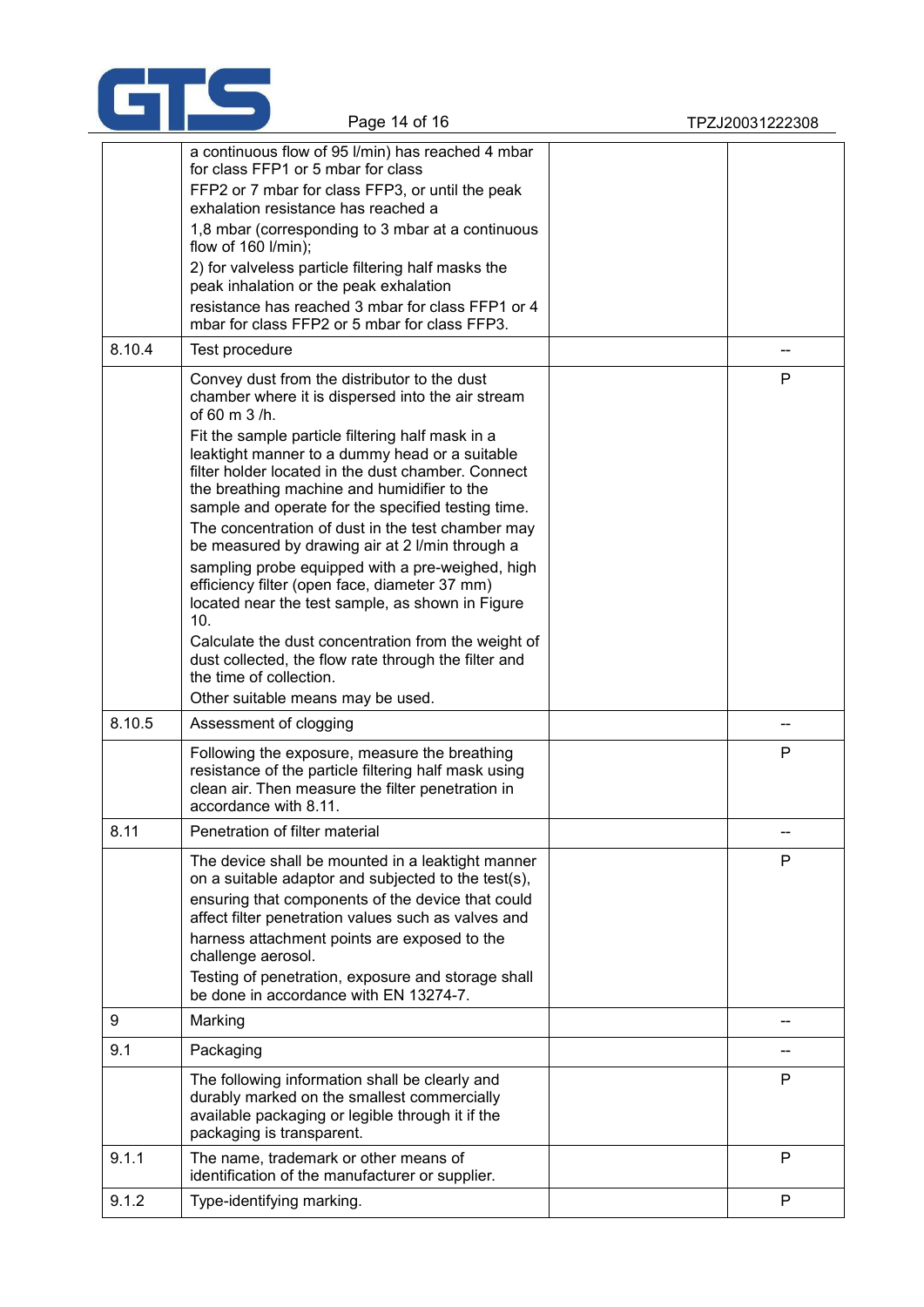

| 9.1.3 | Classification                                                                                                                                                                                                                                                         | $\mathsf{P}$ |
|-------|------------------------------------------------------------------------------------------------------------------------------------------------------------------------------------------------------------------------------------------------------------------------|--------------|
|       | The appropriate class (FFP1, FFP2 or FFP3)<br>followed by a single space and then:<br>"NR" if the particle filtering half mask is limited to                                                                                                                           |              |
|       | single shift use only. Example: FFP3 NR, or<br>"R" if the particle filtering half mask is re-usable.<br>Example: FFP2 R D.                                                                                                                                             |              |
| 9.1.4 | The number and year of publication of this<br>European Standard.                                                                                                                                                                                                       | P            |
| 9.1.5 | At least the year of end of shelf life. The end of<br>shelf life may be informed by a pictogram as<br>shown in Figure 12a, where yyyy/mm indicates the<br>year and month.                                                                                              | $\mathsf{P}$ |
| 9.1.6 | The sentence 'see information supplied by the<br>manufacturer', at least in the official language(s)<br>of the country of destination, or by using the<br>pictogram as shown in Figure 12b.                                                                            | $\mathsf{P}$ |
| 9.1.7 | The manufacturer's recommended conditions of<br>storage (at least the temperature and humidity)<br>or equivalent pictogram, as shown in Figures 12c<br>and 12d.                                                                                                        | P            |
| 9.1.8 | The packaging of those particle filtering half masks<br>passing the dolomite clogging test shall be<br>additionally marked with the letter "D". ! This letter<br>shall follow the classification marking preceded by<br>a single space.                                | $\mathsf{P}$ |
| 9.2   | Particle filtering half mask                                                                                                                                                                                                                                           |              |
|       | Particle filtering half masks complying with this<br>European Standard shall be clearly and durably<br>marked with the following:                                                                                                                                      | P            |
| 9.2.1 | The name, trademark or other means of<br>identification of the manufacturer or supplier.                                                                                                                                                                               | $\mathsf{P}$ |
| 9.2.2 | Type-identifying marking.                                                                                                                                                                                                                                              | P            |
| 9.2.3 | The number and year of publication of this<br>European Standard.                                                                                                                                                                                                       | P            |
| 9.2.4 | Classification<br>The appropriate class (FFP1, FFP2 or FFP3)<br>followed by a single space and then:<br>"NR" if the particle filtering half mask is limited to<br>single shift use only. Example: FFP3 NR, or<br>"R" if the particle filtering half mask is re-usable. | P            |
| 9.2.5 | If appropriate the letter D (dolomite) in accordance<br>with clogging performance. This letter shall<br>follow the classification marking preceded by a<br>single space (see 9.2.4).                                                                                   | $\mathsf{P}$ |
| 9.2.6 | Sub-assemblies and components with<br>considerable bearing on safety shall be marked so<br>that they can be identified.                                                                                                                                                | P            |
| 10    | Information to be supplied by the manufacturer                                                                                                                                                                                                                         | --           |
| 10.1  | Information supplied by the manufacturer shall                                                                                                                                                                                                                         | P            |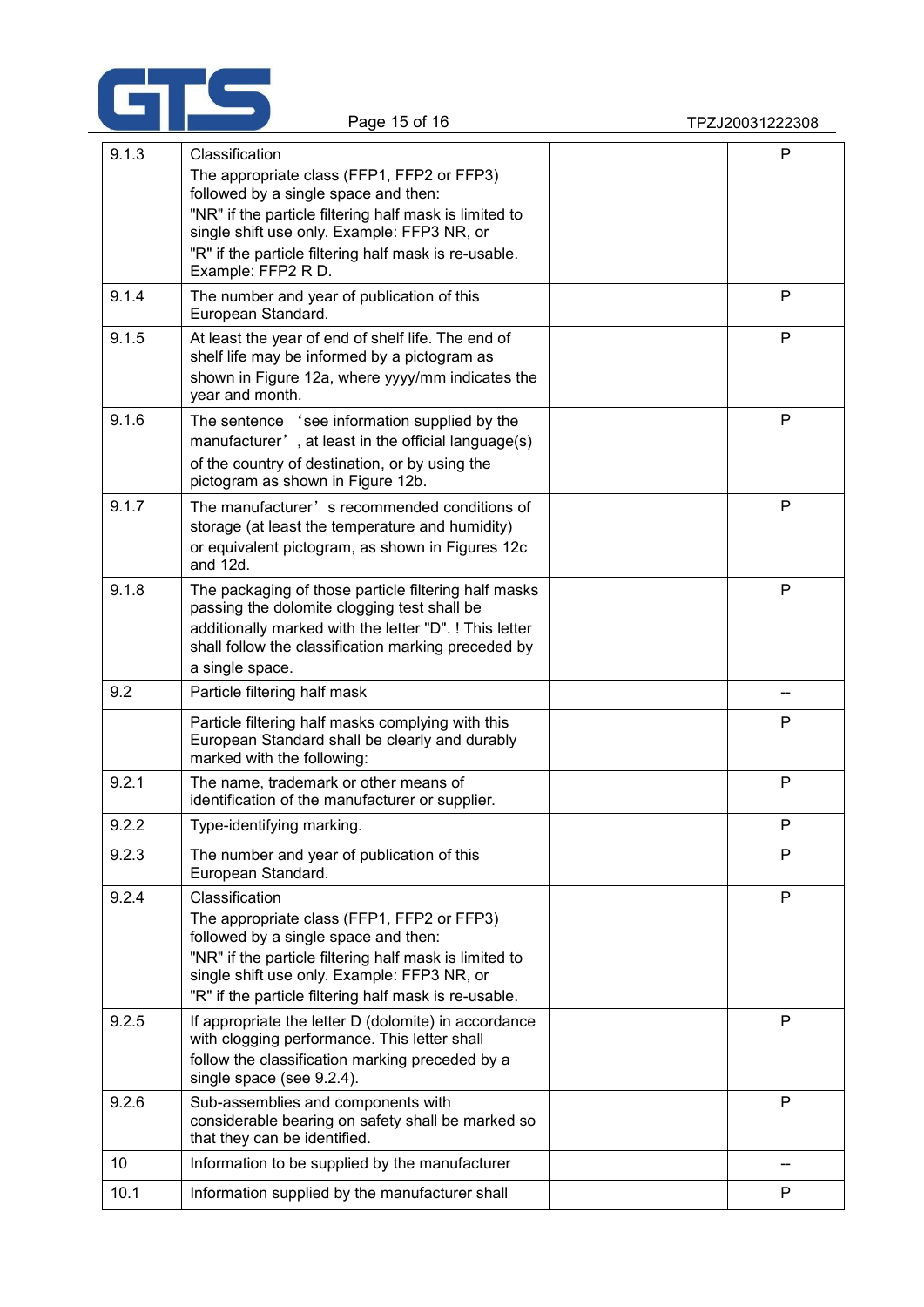

|      | accompany every smallest commercial available                                                                                            |              |
|------|------------------------------------------------------------------------------------------------------------------------------------------|--------------|
|      | package.                                                                                                                                 |              |
| 10.2 | Information supplied by the manufacturer shall be<br>at least in the official language(s) of the country<br>of destination.              | P            |
| 10.3 | The information supplied by the manufacturer shall<br>contain all information necessary for trained                                      | ${\sf P}$    |
|      | and qualified persons on                                                                                                                 |              |
|      | $-$ application/limitations;                                                                                                             |              |
|      | $-$ the meaning of any colour coding;                                                                                                    |              |
|      | $-$ checks prior to use;                                                                                                                 |              |
|      | $-$ donning, fitting;                                                                                                                    |              |
|      | $-$ use;                                                                                                                                 |              |
|      | - maintenance (e.g. cleaning, disinfecting), if<br>applicable;                                                                           |              |
|      | $-$ storage;                                                                                                                             |              |
|      | - the meaning of any symbols/pictograms used                                                                                             |              |
|      | of the equipment.                                                                                                                        |              |
| 10.4 | The information shall be clear and<br>comprehensible. If helpful, illustrations, part<br>numbers, marking shall be added.                | P            |
| 10.5 | Warning shall be given against problems likely to<br>be encountered, for example:                                                        | $\mathsf{P}$ |
|      | - fit of particle filtering half mask (check prior to<br>use);                                                                           |              |
|      | $-$ it is unlikely that the requirements for leakage<br>will be achieved if facial hair passes under the face<br>seal;                   |              |
|      | - air quality (contaminants, oxygen deficiency);                                                                                         |              |
|      | $-$ use of equipment in explosive atmosphere.                                                                                            |              |
| 10.6 | The information shall provide recommendations as<br>to when the particle filtering half mask shall be<br>discarded.                      | ${\sf P}$    |
| 10.7 | For devices marked "NR", a warning shall be given<br>that the particle filtering half mask shall<br>not be used for more than one shift. | P            |
|      |                                                                                                                                          | Ρ            |
|      | depth of face<br>length of face<br>width of face<br>width of mouth<br>(nasion - menton)<br>(bizygomatic<br>diameter)                     |              |
|      | Figure 2 - Facial dimensions                                                                                                             |              |

- End of Review Report -